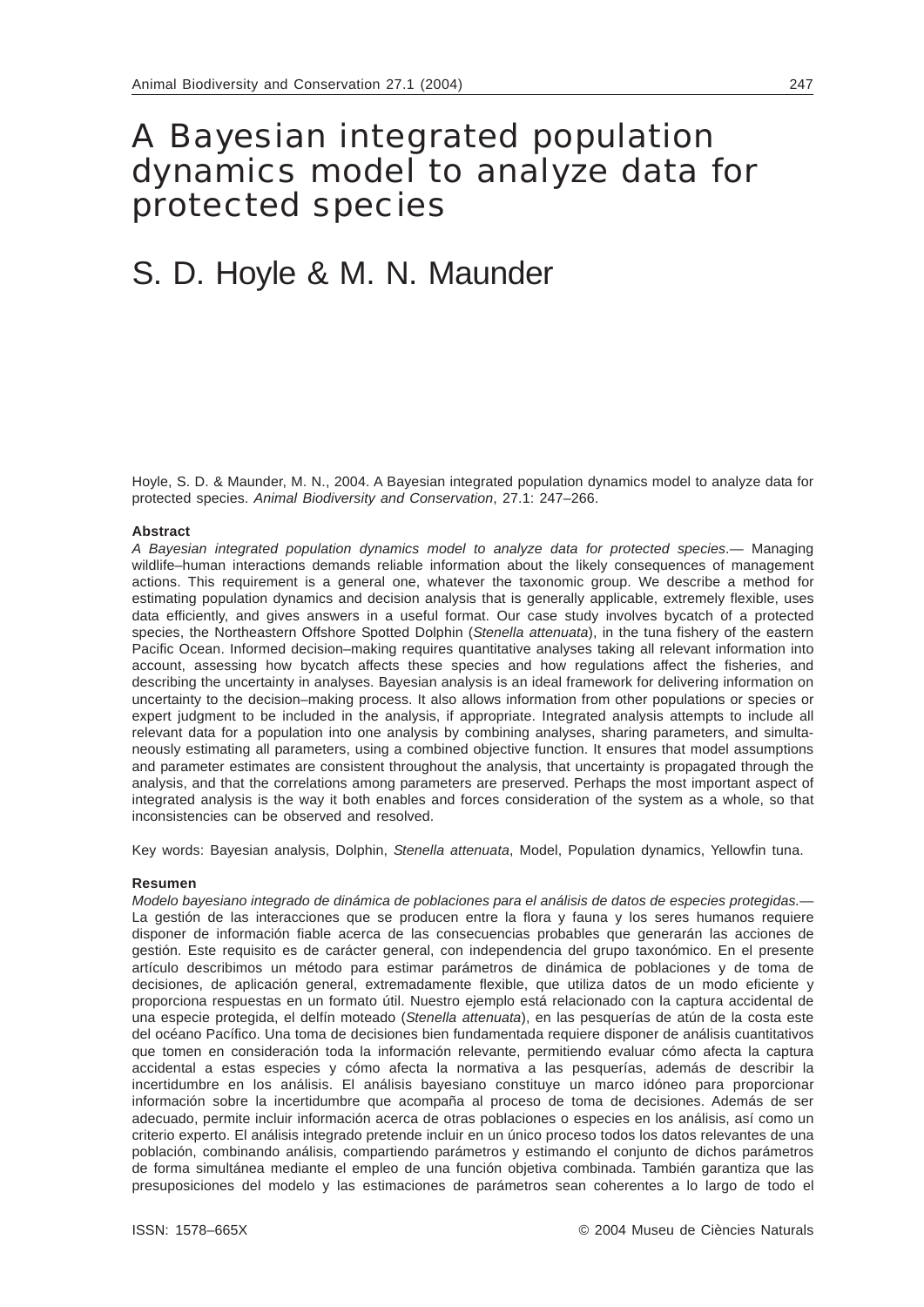análisis, que la incertidumbre se transmita a través del mismo, y que se mantengan las correlaciones entre los distintos parámetros. Quizá el aspecto más relevante del análisis integrado sea el modo en que permite y obliga a considerar el sistema como un todo, de forma que es posible observar y resolver las posibles contradicciones.

Palabras clave: Análisis bayesiano, Delfín, *Stenella attenuata*, Modelo, Dinámica de poblaciones, Rabil.

*Simon D. Hoyle & Mark N. Maunder, Inter–American Tropical Tuna Commission, 8604 La Jolla Shores Drive, La Jolla, California 92037–1508, U.S.A.*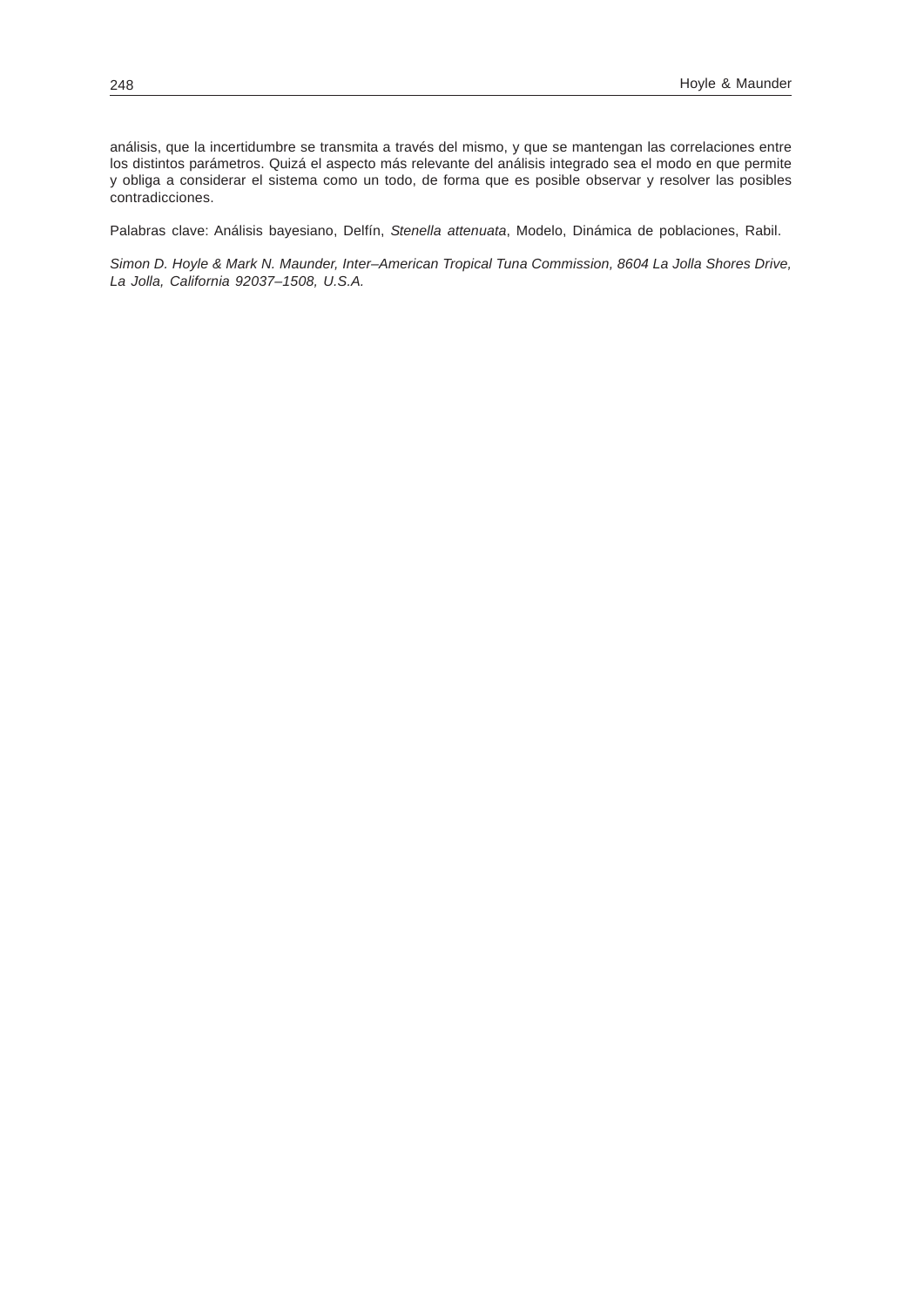# Introduction

Managing wildlife–human interactions is increasingly important as human influence on natural habitats grows. Effective management requires defined objectives and reliable information about the likely consequences of management actions, or lack of such actions. These requirements are general across all taxonomic groups and management issues. We describe a method for estimating population dynamics and decision analysis that is generally applicable, extremely flexible, uses data efficiently, and gives answers in a format that can be directly measured against management objectives. Our case study involves bycatch of dolphins in the fishery for tunas in the eastern Pacific Ocean (EPO).

Impact on non–target species is a major concern in many fisheries worldwide (Hall et al., 2000), and is also a concern in areas such as harvest of waterfowl (Barbosa, 2001; Caswell et al., 2003), forestry (Noon & McKelvey, 1996), and pest control (Davidson & Armstrong, 2002). Many of these species are protected by governments. Unfortunately, it is often difficult or impossible to capture the target species without also affecting these protected species. This can result in restrictions on the harvest, leading to social, economic, and political problems. Such restrictions are often precautionary, based on inadequate information about both the target and the protected species. To make appropriate decisions, management must be able to predict the outcomes and estimate the associated uncertainty for alternative management actions. This will allow management to make informed decisions that consider the effects on both the protected and target species, while taking into consideration the uncertainty in the estimates.

Bayesian analysis has become one of the most common methods for describing uncertainty in fisheries stock assessment (McAllister et al., 1994; Punt & Hilborn, 1997; McAllister & Kirkwood, 1998; Maunder & Starr, 2001) and marine mammal management (Raftery et al., 1995; Punt & Butterworth, 1999; Maunder et al., 2000; Wade, 2002; Breen et al., 2003). It is also becoming popular in wildlife management (Taylor et al., 1996; Link et al., 2002; Brooks et al., 2002). In addition to describing uncertainty, Bayesian analysis facilitates the inclusion of additional information in the form of prior distributions. The prior distributions can be developed from previous studies on the same population, studies on different populations of the same species, studies of similar species, meta–analyses (Hilborn & Liermann, 1998), or expert judgment.

Bayesian analysis is a convenient way to include additional information into the analysis. However, development of priors from previous analyses has several disadvantages: it may be difficult to represent the distributional form of the prior, particularly if there is more than one parameter and the correlation among the parameters is important; also there may be information in the data about parameters in the current model that were not included in the previous analysis. For example, a constant survival rate estimate from a mark–recapture analysis could be used as a prior (replacing data) in a subsequent analysis with different animals from the same population. However, the prior gives no information about annual survival variation that may be in the data, since annual survival parameters were not included in the previous analysis; the combined information in both data sets may support annual survival variation, rather than constant survival.

These problems are resolved by integrating the analysis used to generate the prior with the current analysis (Maunder, 2003). This directly involves the data used to generate the prior in the current analysis. The integration of multiple sources of data in fisheries stock assessment models has been common for several decades (*e.g.* Fournier & Archibald, 1982), and is becoming popular in wildlife management (*e.g.* White & Lubow, 2002; Besbeas et al., 2002). However, even if an integrated approach is used, there is still a need to represent the uncertainty. Using an integrated model in a Bayesian framework allows for the most efficient use of information in the data and description of uncertainty (Maunder, in press), and is the most rigorous method for forward projection that incorporates both parameter and future demographic uncertainty.

Integrated analysis involves fitting a single model to data from multiple sources. This integration is achieved by measuring relative model fit to each data set in a common currency, the likelihood, and then combining the likelihoods by addition after transformation to a negative log likelihood. Likelihood is not an absolute measure of fit, but can be used to compare one model with another. Information integration can be extended beyond data alone, with integration of parameter distributions from similar species, results from other analyses, prior knowledge, and expert opinion. These are incorporated by expressing them in terms of likelihood with respect to the model, and are termed penalties (likelihoodist) or priors (Bayesian).

This paper switches back and forth between likelihoodist (Tanner, 1993) (rather than frequentist) and Bayesian philosophies, which involve making different kinds of inferential statements (see Wade, 1999). The likelihoodist philosophy is useful since it considers only the relative probability of alternative models, hypotheses, or parameter values, so does not require prior distributions on all parameters (Edwards, 1972). Choice of prior distributions can affect results (*e.g.* "non–informative" priors differ on a log or linear scale), and it can be convenient to avoid this problem when comparing models, for example (Wade, 1999; Maunder, 2003). Likelihoodist inference also has practical advantages when Bayesian Markov chain Monte Carlo (MCMC) will not converge without fixing parameters. However, some objectives, such as inference about a derived parameter independent of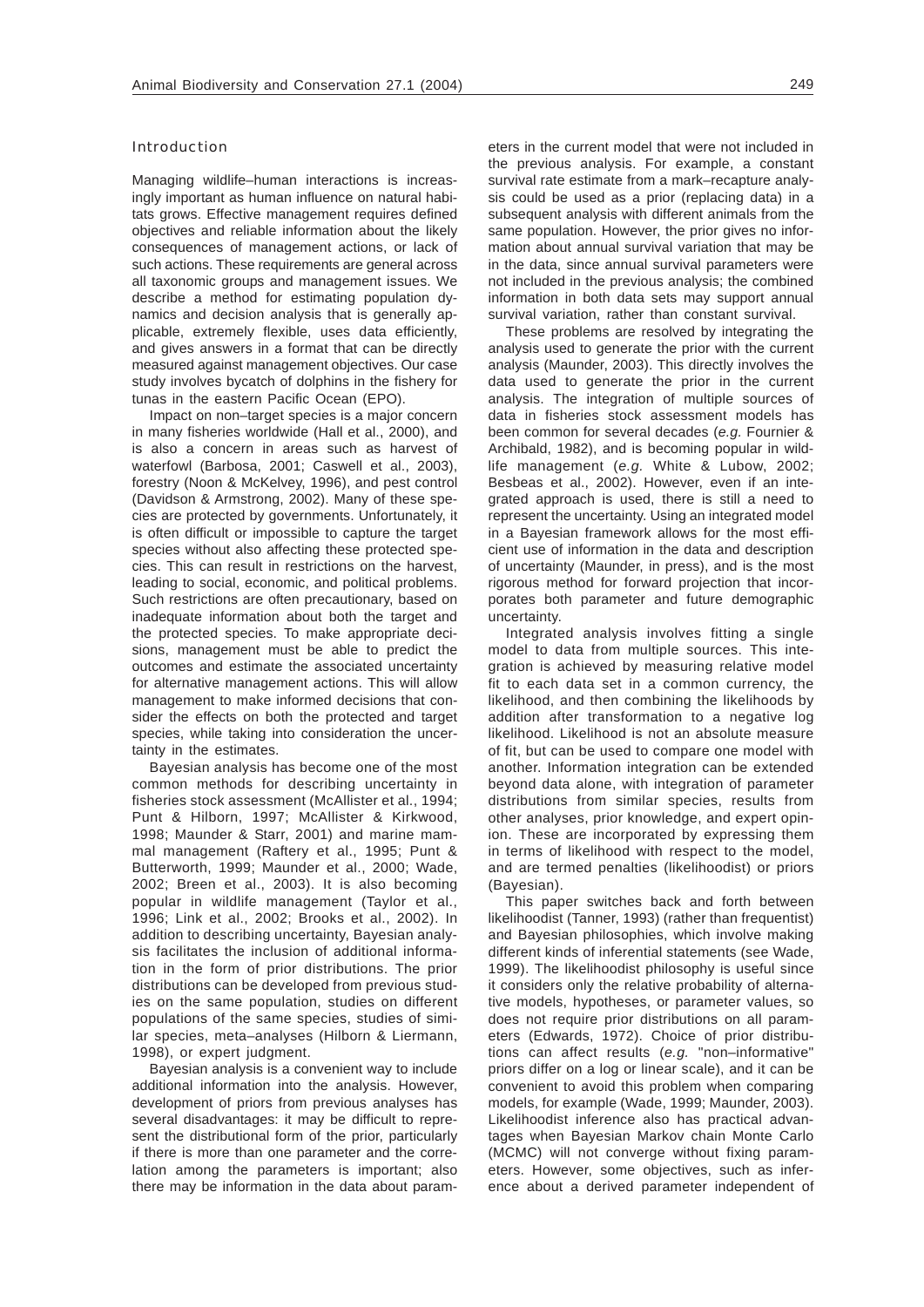the value of model parameters (*i.e.* integrating over parameter space to remove nuisance parameters and estimate marginal probability distributions), and forward–projection under uncertainty, are best carried out in a Bayesian context (although MCMC convergence sometimes requires fixing parameters). This is especially true in data– poor situations, or when considering process error in a non–linear model —both common circumstances in natural resource modeling. Bayesian posterior distributions permit probability statements about parameter values. However, these posteriors are still effectively conditional probabilities, since: (1) they are conditional on the priors, which must be selected for all model components, and (2) one cannot consider all possible model structures —unconsidered structures are effectively given a prior probability of zero. Thus probability statements are valid only relative to scenarios that have been modeled.

For the purposes of estimation, the combined likelihood behaves in the same way as an individual likelihood. A numerical search can be used to find the parameter values that maximize the combined likelihood. Model structures can be compared using information–theoretic approaches (Burnham & Anderson, 1998). Alternatively, Bayesian methods such as Markov chain Monte Carlo (MCMC) or sampling–importance–resampling (SIR) can be used to integrate across parameter values and model structures and estimate posterior distributions.

Description of uncertainty about the current status of a population is important for management advice. However, management is also concerned with the consequences of different management actions. Therefore, it is important to extend the Bayesian analysis to estimate the outcomes and associated uncertainty for different management actions. It is possible that some actions may be more robust to uncertainty than others; therefore both expected outcome and uncertainty can be used to choose the appropriate management strategy. Analyses should also estimate the effect of the management actions on both the protected species and the fishery (Maunder et al., 2000).

One high–profile example of interactions between a protected species and a commercial fishery is the tuna–dolphin interaction in the EPO (Joseph, 1994). The tuna purse–seine fishery in the EPO is of great economic importance, producing between 100 and 400 thousand metric tons of yellowfin tuna per year. The schools of yellowfin caught by purse seiners can be grouped into three categories: (1) those associated with floating objects; (2) those associated with dolphins; and (3) free–swimming schools. The majority of the catch comes from dolphin–associated schools, and only a small proportion comes from yellowfin associated with floating objects. Historically, large numbers of dolphins were killed in the sets on yellowfin associated with dolphins, which significantly reduced dolphin populations (Hall, 1997) such that two are recognized as depleted by the U.S. government under the Marine Mammal Protection Act of 1972. There was substantial pressure to reduce the dolphin mortality, a challenge met by improved gear and dolphin–release procedures, international dolphin stock mortality limits, and individual vessel limits that together resulted in dramatic declines in mortality. With the later focus on "dolphin–safe" labeling and embargos by the United States on tuna caught in association with dolphins, pressure was exerted to reduce the fishing effort on tunas associated with dolphins, though these contentious policies have had little or no long–term effect on effort directed at yellowfin tuna associated with dolphins. These decisions were taken in a context of uncertainty about such important aspects of dolphin ecology as population sizes, reproductive rates, and natural mortality rates. Better information about these factors would facilitate decisions that take into account costs, benefits, and risks of alternative actions.

The aim of this research was to demonstrate the Bayesian and integrated approaches by applying them to data for a protected species. The objectives of the particular application were to examine the effect of incidental mortality on the population dynamics of Northeastern Offshore Spotted Dolphin (*Stenella attenuata*), estimate population parameters, and look at likely future population trajectories. First, an age– and stage– structured population dynamics model was developed for the Spotted Dolphin population of the northeastern Pacific Ocean. Then models were developed to predict the observed data from the population dynamics model. Statistical assumptions were developed to create likelihood functions to provide fitting criteria. Priors were developed for the relevant parameters of the model. An MCMC algorithm was used to estimate the Bayesian posterior distribution. Finally, samples from the posterior distribution were used to examine different management scenarios.

This analysis differed from previous analyses by Wade (1994) and Wade et al. (2002) in a number of structural assumptions (*e.g.* the use of recruitment deviates, modeling of stage structure, and different prior distributions), and in the integration of age and color phase data into the analysis.

## Methods

## Data

Three main sources of data were used to fit the model. Absolute estimates of abundance were based on surveys carried out in the EPO in 12 years between 1979 and 2000 (Gerrodette & Forcada, 2002). These estimates, which were based on modified line–transect methods, update earlier estimates (Wade & Gerrodette, 1992, 1993; Gerrodette, 1999, 2000). An additional source of line–transect abundance estimates from observers on tuna vessels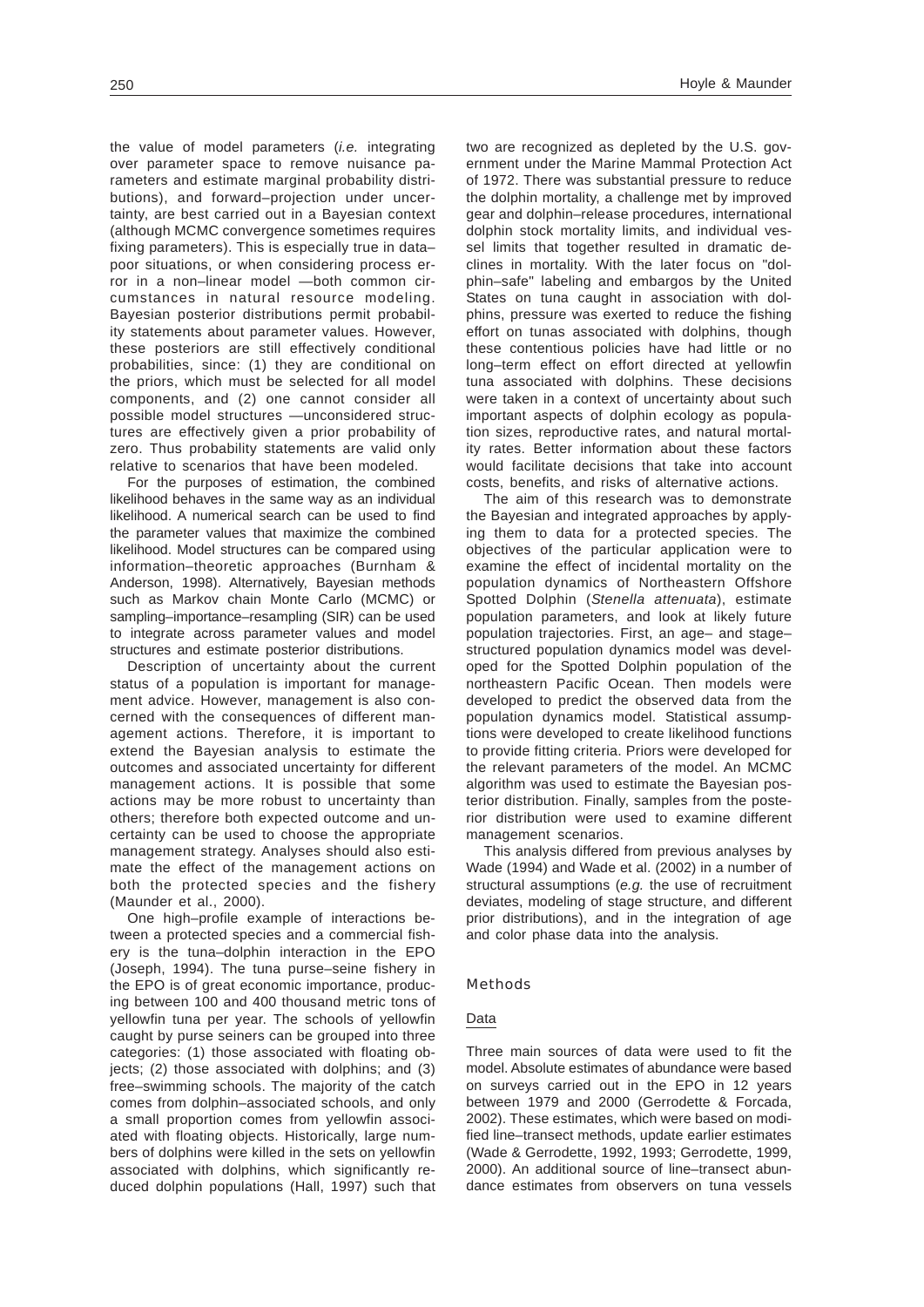was not used to fit the model due to doubts about its reliability (Lennert–Cody et al., 2001), particularly concerning biases that vary through time.

Proportional incidental–mortality–at–age and color–phase data for 1973 to 1978 were provided by the U.S. National Marine Fisheries Service (NMFS) (Susan Chivers, NMFS, pers. comm.). These data were collected by NMFS observers aboard tuna purse seiners in the EPO. Sample sizes over the six years were 224, 322, 46, 98, 181, and 58 individuals sampled from the dead dolphins brought aboard tuna vessels. Ageing was carried out using growth–layer groups observed in sectioned teeth (Myrick et al., 1983; Barlow & Hohn, 1984). Because Spotted Dolphins undergo changes in color pattern as they mature, five color phases (Neonate, Two–tone, Speckled, Mottled, and Fused) have been identified (Perrin, 1969) and used as stages in the model.

Annual data on proportional incidental–mortality–at–color–phase from 1971 to 1990, and from 1996 to 2000 came from a summary of observer data (Archer & Chivers, 2002). Observers from the NMFS (1971 to 1990) and Inter–American Tropical Tuna Commission (IATTC) (1979 to 2000) recorded the sex and color phase of all dolphins killed during purse–seine operations. Sample sizes ranged from a high of 6,866 in 1975 to a low of 198 in 2000, and averaged 1,760 per annum over the period. Incidental–mortality–at–color–phase data were used only for years for which ageing data were not available.

Information on incidental mortality (henceforth also termed "catch") due to the fishery had three sources: total catch estimates for 1959 to 1972 from Wade (1995); for 1973 to 1978 from the IATTC (1994); and for 1979 to 2000 from the IATTC (2002). The estimates for. 1959 to 1972 have "little or no statistical value" (National Research Council, 1992) because few vessels were monitored by observers before 1973, but are nevertheless used without error. The implications are considered in the discussion

### Model structure

The Northeastern Spotted Dolphin population was modeled using a color–phase and age–structured projection model with an annual time step. Model structure was dictated by the available data and the modeling objectives. The population was structured by age and color phase (also referred to by the modeling term "stage"), which permitted use of two important data sources: long–term annual incidental mortality observed at color–phase, and a shorter time series of annual incidental mortality observed by color–phase and age, which gave better information about growth and color–phase transition rates. The model was implemented using a discrete formulation that assumed all incidental mortality occurred at the start of the year. As usual in marine mammal models, density– dependence was included, both to represent a likely feature of population dynamics (Taylor & DeMaster, 1993; Taylor et al., 2000) and to permit an equilibrium–based MSY–like approach to be taken (see also Breiwick et al., 1984; Wade, 1993; Wade, 2002). This approach is similar to those needed to address the requirements of the Marine Mammal Protection Act. The population was assumed to be closed to migration.

Our notation represents time, stages, and ages, using the subscripts *t*, *s,* and *a*, with *T*, *S*, and *A* representing the maximum possible value in each category. The model is represented diagrammatically in figure 1.

## Dynamics

The model had an annual time step, representing annual transitions through the year classes. Transitions through the two dimensions of the population (age and stage) were modeled differently, since every year each individual moves to the next year class, but may not move to the next stage. These transitions were combined with the mortality processes in two phases: the within–year process (equation 1) involving mortality, and the between–year process (equations 2 and 3) involving transitions between ages and stages.

Equation 1 gives the abundance in stage *s* and age class *a* at year end, as affected by incidental mortality and natural mortality, which are described later. Stage and age transitions occurred to start the following year (equations 2 and 3); these transition rates are also described later.

$$
N'_{t,s,a} = N_{t,s,a} \left(1 - u_t v_{s,a}\right) \left(1 - M_{s,a}\right) \tag{1}
$$

$$
N_{t+1,1,a+1} = N_{t,1,a}^{\prime}(1-\psi_{1,a})
$$
 (2)

$$
N_{t+1,s,a+1} = N_{t,s,a}^{\prime} (1 - \psi_{s,a}) + N_{t,s-1,a}^{\prime} \psi_{s-1,a}^{\prime} \quad \text{for s > 1} \quad (3)
$$

Unlike other year classes, from which all individuals moved up a class each year, the final year class *A* was modeled using a self–loop (Caswell, 2001) or "plus group" (equation 4), which individuals leave only by dying. This method avoided assuming 100% mortality of individuals after reaching age *A*.

$$
N_{t+1,S,A} = N_{t,S,A-1}^{'} + N_{t,S-1,A-1}^{'} + N_{t,S,A}^{'} + N_{t,S-1,A}^{'} \tag{4}
$$

Incidental mortality was modeled using the product of a temporally–varying harvest rate parameter  $u_t$  and a stage and age class–dependent vulnerability parameter  $v_{s,a}$ . This assumed that the vulnerability of different stage and age classes did not vary through time. Harvest rate at time *t* (equation 5) was a function of the incidental catch  $C<sub>t</sub>$  and the vulnerable population V<sub>t</sub>, which was a product of  $N_{t,s,a}$  and  $V_{s,a}$  (equation 6).

$$
u_t = \frac{C_t}{V_t} \tag{5}
$$

$$
V_t = \sum_{s,a} N_{t,s,a} V_{s,a}
$$
 (6)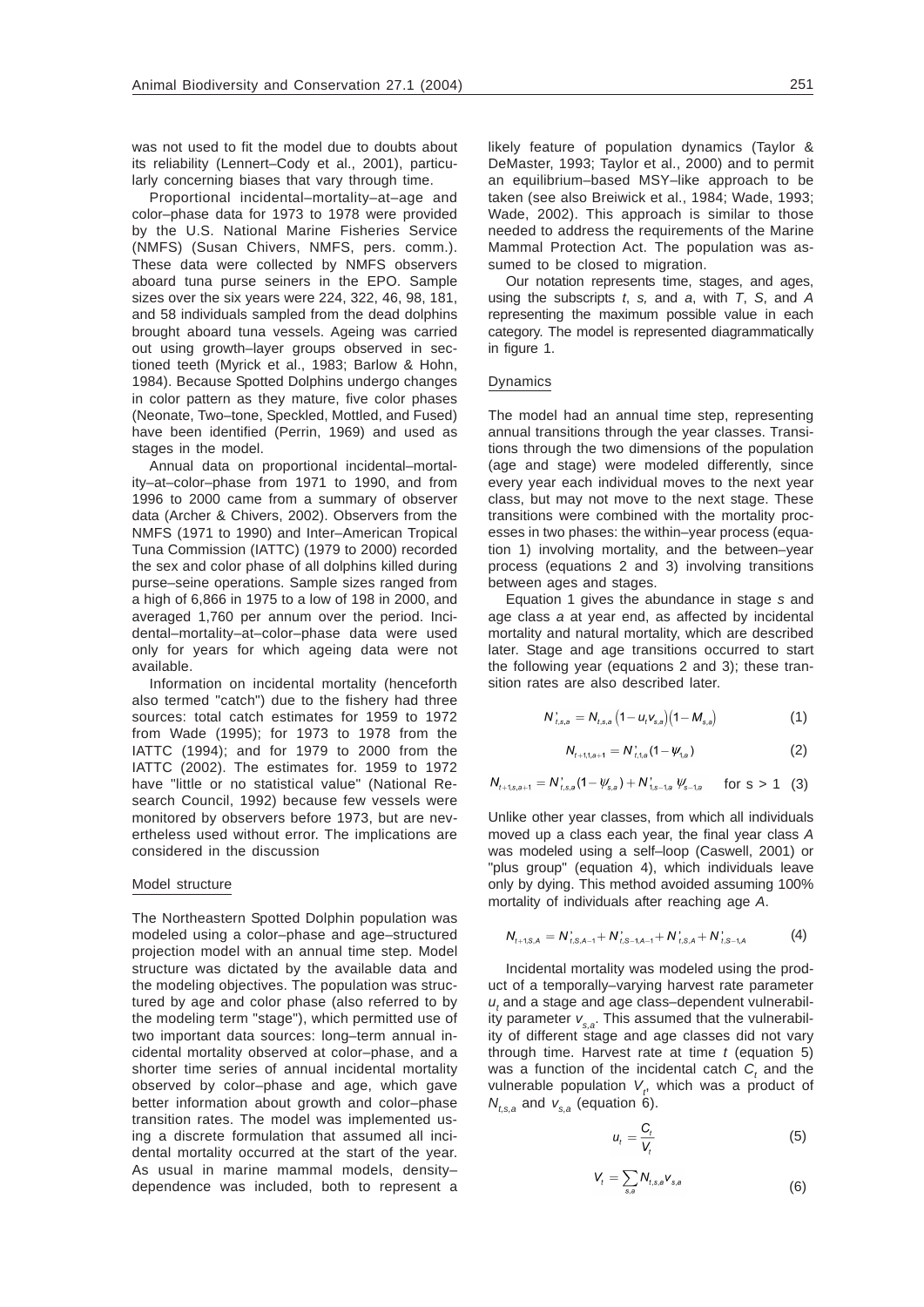Natural mortality  $M_{s,a}$  was constant for all ages and stages.

Recruitment was modeled as a density–dependent process involving the number of sexually– mature individuals *S*<sub>*i*</sub> (equation 7), population size as a proportion of estimated carrying capacity (*Ndd, /Ndd<sub>cs</sub>*), and an annual random variation term. The individual fecundity parameters (equation 8) were *f eq*, the average recruitment rate in an unexploited population, which was calculated as described later in the section on initial conditions; and *f* max, the maximum rate of recruitment at low population size, which was an estimated parameter. The shape parameter *z* adjusted the shape of the density–dependence relationship, with a value of one suggesting a linear relationship between population size and recruitment. Values greater than one, which are expected in cetacean populations (Taylor & DeMaster, 1993) imply that density–dependent reductions in fecundity rates occur more at high population sizes. Since recruitment is to age 0 the important density is in the year of conception, though given high dolphin survival rates density will not change much from one year to the next. This is a common functional form for density–dependence in marine mammal populations (*e.g.* Breiwick et al., 1984; Wade, 1994). The annual recruitment deviate  $\varepsilon$ <sub>t</sub> was applied on a lognormal scale as per the usual practice, due to the multiplicative nature of mortality (Hilborn & Walters, 1992) and to avoid negative recruitment. Lognormal bias correction  $(-0.5\sigma^2_R)$  was applied to recruitment deviates to ensure that the average stochastic recruitment was equal to its deterministic equivalent. Proportion mature at stage and age was  $m_{s,s}$ , set to 0 for animals below the age of sexual maturity, and 1 above.

$$
\mathsf{S}_{t} = \sum_{s,a} N_{t,s,a} m_{s,a} \tag{7}
$$

$$
R_{t+1} = S_t \left| f_{eq} + (f_{\text{max}} - f_{eq}) \left( 1 - \left( \frac{N d d_t}{N d d_{eq}} \right)^2 \right) \right| e^{c_{t+1} - 0.5 \sigma_R^2} \quad R_{t+1} \ge 0 \tag{8}
$$

The size of the population as a proportion of carrying capacity, Ndd,/Ndd<sub>ea</sub>, was modeled using a flexible formulation whereby individuals of different ages and stages can make different contributions to density dependence. Thus population size and carrying capacity were expressed in terms of density–dependent individual equivalents, or *Ndd<sub>t</sub>* and *Ndd<sub>eq</sub>. Ndd<sub>t</sub> wa*s calculated using equation 9. This approach was motivated by the contrast between a biomass–based model, where an individual's contribution to density–dependence would increase as it grew, and an individual–based model. The term  $dd_{s,a}$  allows the contribution of each stage and age class to be adjusted.

$$
Ndd_t = \sum_{s,a} N_{t,s,a} dd_{s,a}
$$
 (9)

Recruitment was always to age 0, but not always to the Neonate color phase: a proportion of 0 age

class dolphins had the Two–tone color pattern, presumably because the color phase change can occur during the first year of life. This phenomenon was accommodated with the parameter *tr*, representing the proportion of recruitment to the Two– tone color phase.

$$
N_{t,1,0} = R_t (1 - tr)
$$

$$
N_{t,2,0} = R_t (tr)
$$

Vulnerability and stage transition parameters

Vulnerability at age and stage represents the relative vulnerability of different groups within the population. It was modeled using a separate age–specific vulnerability curve for each stage. Vulnerability was assumed to be invariant through time and asymptotic with increasing age, and was modeled using the logistic with maximum vulnerability *asyv s* (equation 10). The most vulnerable group had asymptotic vulnerability of 1. The parameterization was designed to be informative, with *L*50*<sup>v</sup> s* the age of 50% of maximum vulnerability for stage *s*, and  $sr$ <sup>*v*</sup><sub>s</sub> the slope of the vulnerability curve.

$$
V_{s,a} = \frac{asy_s^v c_{s,a}^v}{1 + c_{s,a}^v} \tag{10}
$$

where  $c_{s,a}^v = e^{a_s^v + a \beta_s^v}$ ,  $\beta_s^v = 2\ln(3)/sr_s^v$ ,  $a_s^v = -\beta_s^v L 50_s^v$ . Parameters *asyv s, L*50*<sup>v</sup> <sup>s</sup>* and sr*<sup>v</sup> <sup>s</sup>* were estimated within the model.

An alternative parameterization was also used, with  $V_{s,a} = V_s$ : reducing the vulnerability model to four parameters.

The stage transition parameters  $\psi^{tr}_{s,a}$  were modeled in the same way (equation 11).

$$
\psi_{s,a} = \frac{\text{asy}_s^r c_{s,a}^t}{1 + c_{s,a}^t} \tag{11}
$$

where  $c_{s,a}^t = e^{a_s^t + a\beta_s^t}$ ,  $\beta_s^t = 2\ln(3)/sr_s^t$ ,  $a_s^t = -\beta^t L 50_s^t$ . Parameters  $\text{asy}_{s}^{t}$ ,  $L50_{s}^{t}$  and  $\text{sr}_{s}^{t}$  were estimated within the model.

## Initial conditions

The unexploited equilibrium condition of the model was estimated at carrying capacity, with number of recruits to the 0 age class (the only location of recruitment in the model) balancing natural mortality. The following section describes the method used to estimate this state, and subsequently the initial population state. Calculations were on a "per–recruit" basis, which means that recruitment to age 0 was set to 1, and the numbers in all subsequent life history stages set relative to this single annual recruit. The pre–recruit calculations represent a generalized unexploited equilibrium state, so the time subscript is omitted.

Individuals per recruit at the start of the year were represented by  $n_{s,a}$ , and the number at the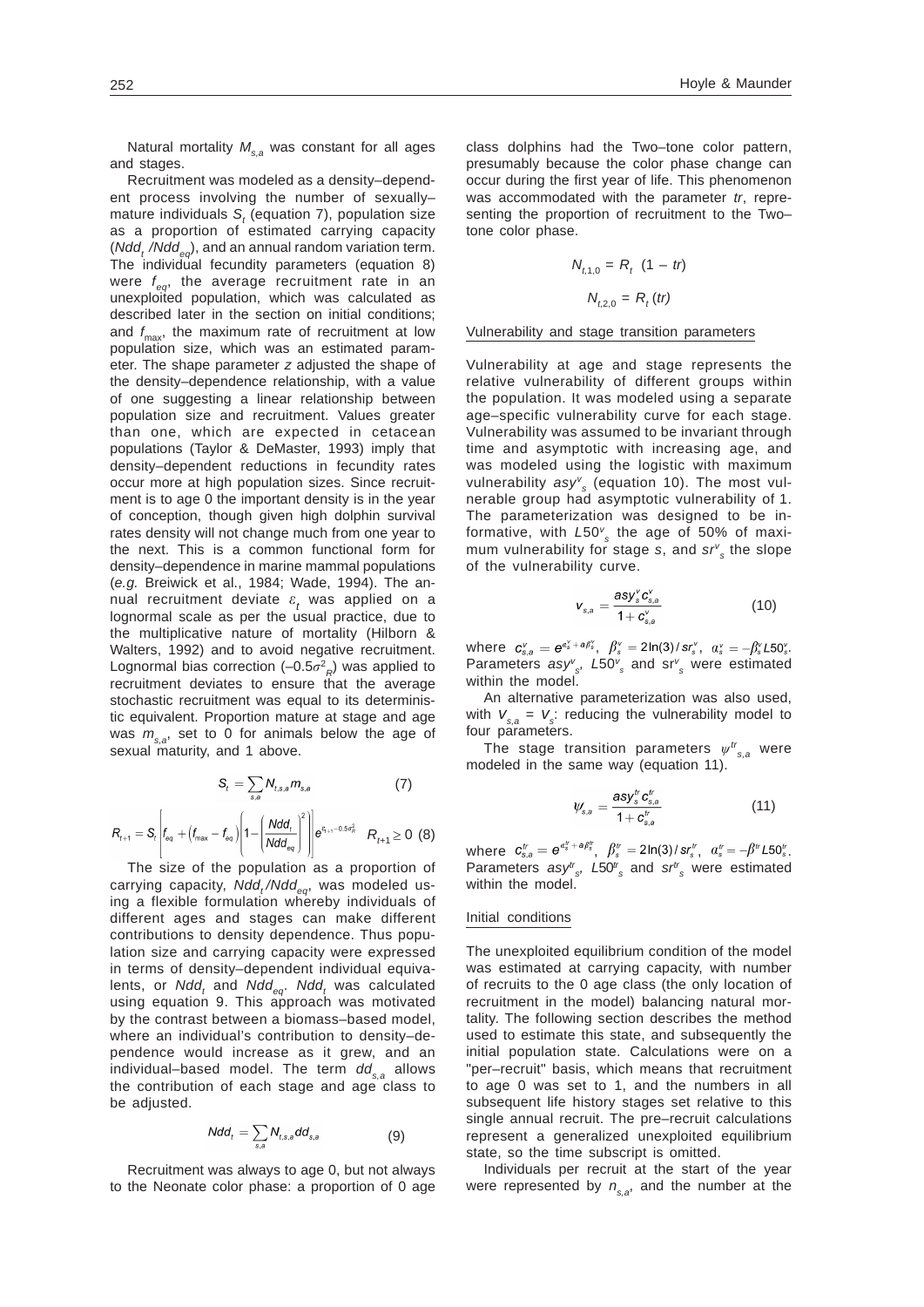

Fig. 1. Diagrammatic representation of the two dimensions on which individuals flow through the model: through color phases (I. Neonate, II. Two–tone, III. Speckled, IV. Mottled, and V. Fused) and through age classes (0 to A, with sexual maturity at age 11).  $R_{_t}$  is recruitment at time *t*,  $z_{_{t,a}}$  is total mortality  $[1 - z = (1 - M)(1 - u)]$ ,  $\psi_{s,a}$  is stage transition probability, and *tr* is the proportion of recruitment to the Two–tone stage.

*Fig. 1. Representación diagramática de las dos dimensiones en las que los individuos fluyen a través del modelo: a través de fases de colores (I. Neonato, II. Dos tonos, III. Moteado, IV. Manchado, y V. Fusionado) y a través de clases de edades (de 0 a A, con madurez sexual a los 11 años). R<sub>t</sub> es el reclutamiento en el tiempo t, z<sub>ta</sub> es la mortalidad total*  $[1 - z = (1 - M)(1 - u)]$ *,*  $\psi_{sa}$  *es la probabilidad de transición de fase, y* tr *es la proporción de reclutamiento en la fase dos tonos.*

end of the year by *n's,a*. The key parameter to estimate in this section was *f eq*, the fecundity rate per mature individual at equilibrium.

All relationships and parameter values were as in the dynamics section above, replacing  $N_{s,a}$ with *ns,a* and *N's,a* with *n's,a*, but with two main differences. Firstly, and obviously, the stochastic  $e^{\epsilon_{t+1}-0.5\sigma_R^2}$  term in the recruitment equation 8 was omitted. Secondly, the self–loop or plus–group was modeled with  $n'_{S,A}$  at the end of the year, rather than  $n_{S,A}$  at the start.

$$
n_{s,A}^{'} = n_{s,A} \frac{(1 - M_{s,A})}{(1 - (1 - M_{s,A}))}
$$
(12)

 Fecundity rate per individual at equilibrium, *f* was calculated as the inverse of the number of breeders per recruit at carrying capacity, since together they produce one recruit (equation 13).

$$
f_{eq} = \frac{1}{\left(\sum_{s=1}^{S-1} \sum_{a=1}^{A-1} n_{s,a} m_{s,a}\right) + n_{A,S}^{\prime} m_{S,A}}
$$
(13)

Recruitment at carrying capacity was estimated in two stages. First, the population size produced from a single annual recruit, or number per recruit (*NPR*) was calculated (equation 14). *NPR* was not strictly population size, but population size adjusted for the flexible contribution of individuals at different life stages to density–dependence. It was then straightforward to divide carrying capacity by *NPR* to obtain recruitment at carrying capacity,  $R_{eq}$  (equation 15).

$$
NPR = \sum_{s,a} \left( n_{s,a} dd_{s,a} \right) + n_{s,A}^{\prime} dd_{s,A} \qquad (14)
$$

$$
R_{eq} = \frac{N d d_{eq}}{N PR} \tag{15}
$$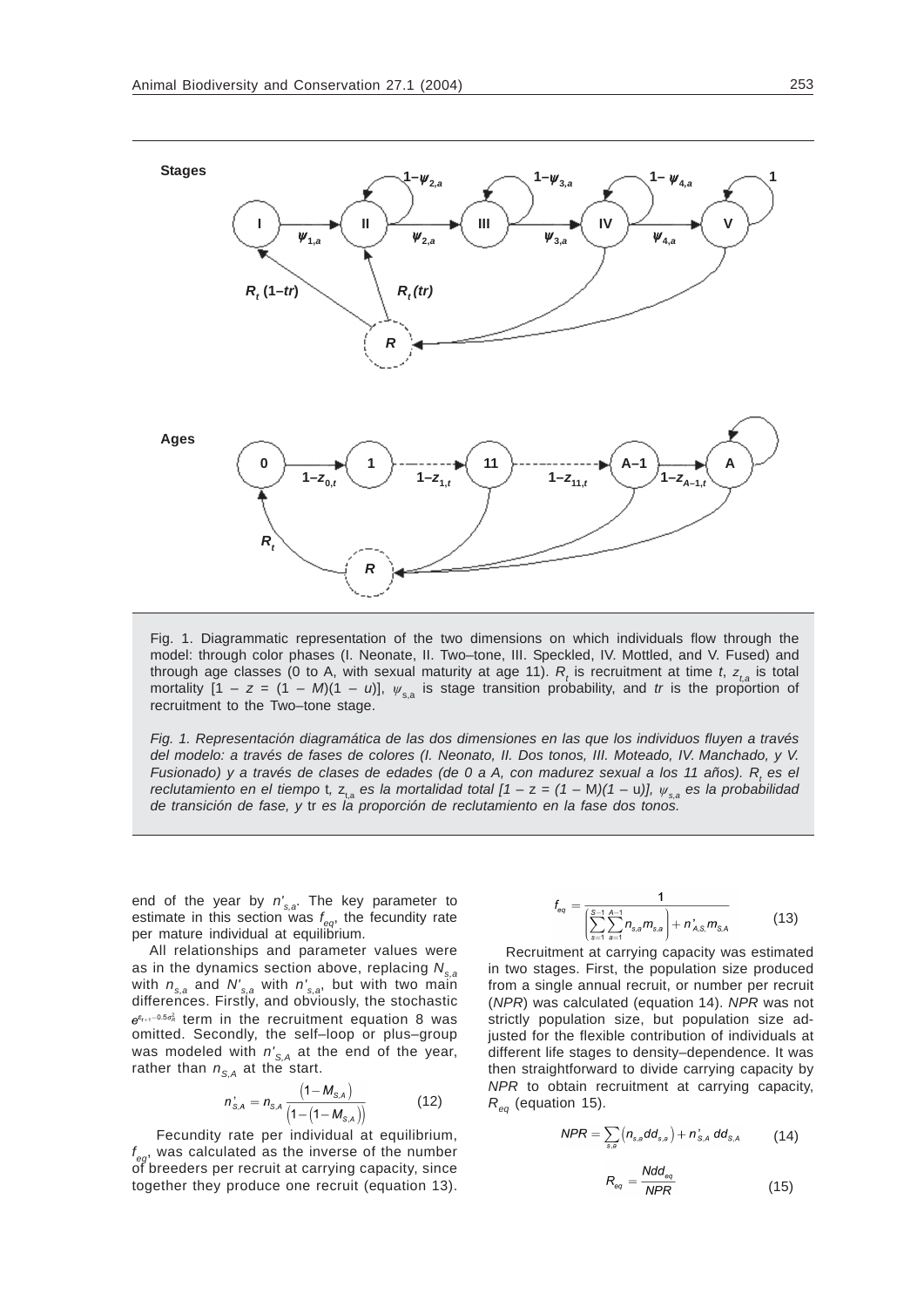The starting year of the model was 1935, 20 years before significant fishing on dolphin–associated tuna began, to allow the 1955 population age distribution to differ from that for pre–exploitation equilibrium to the extent that the data suggested.

Initial conditions in the starting year of  $N_{1935,s,a}$ and *N'1935,s,a* for all *s* and *a* were then calculated by multiplying  $n_{s,a}$  and  $n'_{s,a}$  by  $R_{eq}$ .  $R_{1935}$  was set to  $R_{eq}$ .

# Parameter estimation

Parameters were estimated initially in a penalized likelihood context by estimating the mode of the joint posterior. The likelihood components included data from three sources: observed mortality at age and stage; observed mortality at stage; and line– transect estimates of absolute abundance. The objective function was the sum of the negative logarithms of the likelihood function components and the penalties. Adding the negative log likelihoods relies on the components being independent of one another. The data component's influence can be removed by removing its likelihood from the objective function.

The abundance estimate likelihoods (equation 16) were assumed to be lognormally distributed (Gerrodette & Forcada, 2002). The model was made more flexible by using scalars  $\delta$  to scale the coefficient of variation (*cv*) (approximately the standard deviation of the log abundance indices) and *q* to scale abundance (see Maunder & Starr, 2003). For the base case both  $q$  and  $\delta$  were set to 1.

$$
-\ln[L(I_t|\theta)] = \ln(cv_t\delta) + \frac{\left[\ln(I_t) - \ln\left(q\sum_s N_{t,s}v_s^{\text{survey}}\right)\right]^2}{2(cv_t\delta)^2}
$$
 (16)

Observed mortality–at–stage data collected by observers were modeled using a multinomial likelihood (equation 17). Effective sample size values were used to scale the influence of data for different years, because each dolphin aged and/or staged was not an independent sample from the population. In most years a number dolphins had been sampled from each school or sub–region, and there is a certain amount of homogeneity in age and stage within schools and regions (Kasuya et al., 1974; Hohn & Scott, 1983). Lack of independence reduces effective sample size, as do processes, not modeled, that cause the age distributions to change over time (*e.g.* temporal variation in *M*). In addition, reported sample sizes were slightly inflated, since the data were preprocessed and adjusted for dolphins without a color phase recorded. The square root of the actual sample size for the year was used as the effective sample size, which is arguably superior to the alternatives of using the reported sample size (problems as above), or the common fisheries approach (e.g. Butterworth et al*.*, 2003) of using a fixed arbitrary sample size for each year. The latter approach has the drawback of giving equal weight to years with large and small sample sizes.

$$
-\ln \Bigl[L(\mathit{obs}_{t,s}|\theta)\Bigr]=-\dfrac{\left(\displaystyle\sum_s\mathit{obs}_{t,s}\right)^{0.5}}{\left(\displaystyle\sum_s\mathit{obs}_{t,s}\right)}\mathit{obs}_{t,s}\ln \left(\dfrac{\displaystyle\sum_s N_{t,s,a}}{\displaystyle\sum_{s,a} N_{t,s,a}}\right)
$$

Observed mortality–at–stage–and–age data were modeled similarly, replacing equation 17's obs. with  $obs_{t,s,a}$ , the number of animals observed at time *t* in stage *s* at age *a*, and  $\sum N_{t,s,a}$  with  $N_{t,s,a}$ . Effective sample size was equal to the square root of the true sample size.

Automatic differentiation software was used to estimate the many parameters in this model. Automatic differentiation provides very efficient fitting of statistical models (Greiwank & Corliss, 1991). The model implementation language AD Model Builder (ADMB, Otter Research, [http://otter-rsch.com/](http://otter-rsch.com/admodel.htm) [admodel.htm\)](http://otter-rsch.com/admodel.htm) gave access to the automatic differentiation routines, and estimated the variance– covariance matrix for all parameters of interest. For key parameters the software was also used to provide likelihood profiles, and Bayesian posterior probability distributions using MCMC methods with the Metropolis–Hastings algorithm (Hastings, 1970). ADMB combines the Hessian associated with the maximum likelihood estimate with any bounds on parameters to produce a bounded multivariate normal distribution, and uses this in the proposal function. A run of 10,000,000 iterations was analyzed using the Bayesian Output Analysis Program (Smith, 2001) to assess convergence using the Heidelberger & Welch (1983) stationarity and half–width tests, Geweke (1992) convergence diagnostic, and the Raftery & Lewis (1992) convergence diagnostic. The burn–in recommended by the Raftery & Lewis (1992) diagnostic was discarded, and the remaining values were used to generate the posterior.

#### Prior distributions

Prior distributions were specified for all the parameters estimated in the model, as required for Bayesian analysis. Normal priors were implemented as penalties on the negative log likelihood, equal to  $(\hat{\rho}-\mu_{\rho})^2/2\sigma_{\rho}^2$ , where  $\hat{\rho}$  is the parameter estimate, and  $\mu_{\rho}$  and  $\sigma_{\rho}^2$  are the mean and variance of the prior. Priors without penalties were uniform (on a nominal or log scale), and bounded to make them proper. Prior distributions are given in table 1.

Natural mortality *M* was given a vague prior with mean 0.04 and standard deviation of 0.2. To improve convergence it was bounded at 0.1, which was well outside the 95% profile likelihood interval.

The prior for the recruitment shape parameter *z* implied maximum net productivity level between 0.5 and 0.85 of equilibrium population size (Taylor & DeMaster, 1993), and was bounded at 0.2 and 15.

A uniform prior was given to *f max*. A normal prior could have been imposed, based on observed pregnancy rates of 0.167 females per female and inferred calving intervals (Myrick et al., 1986). However, natural mortality was parameterized as the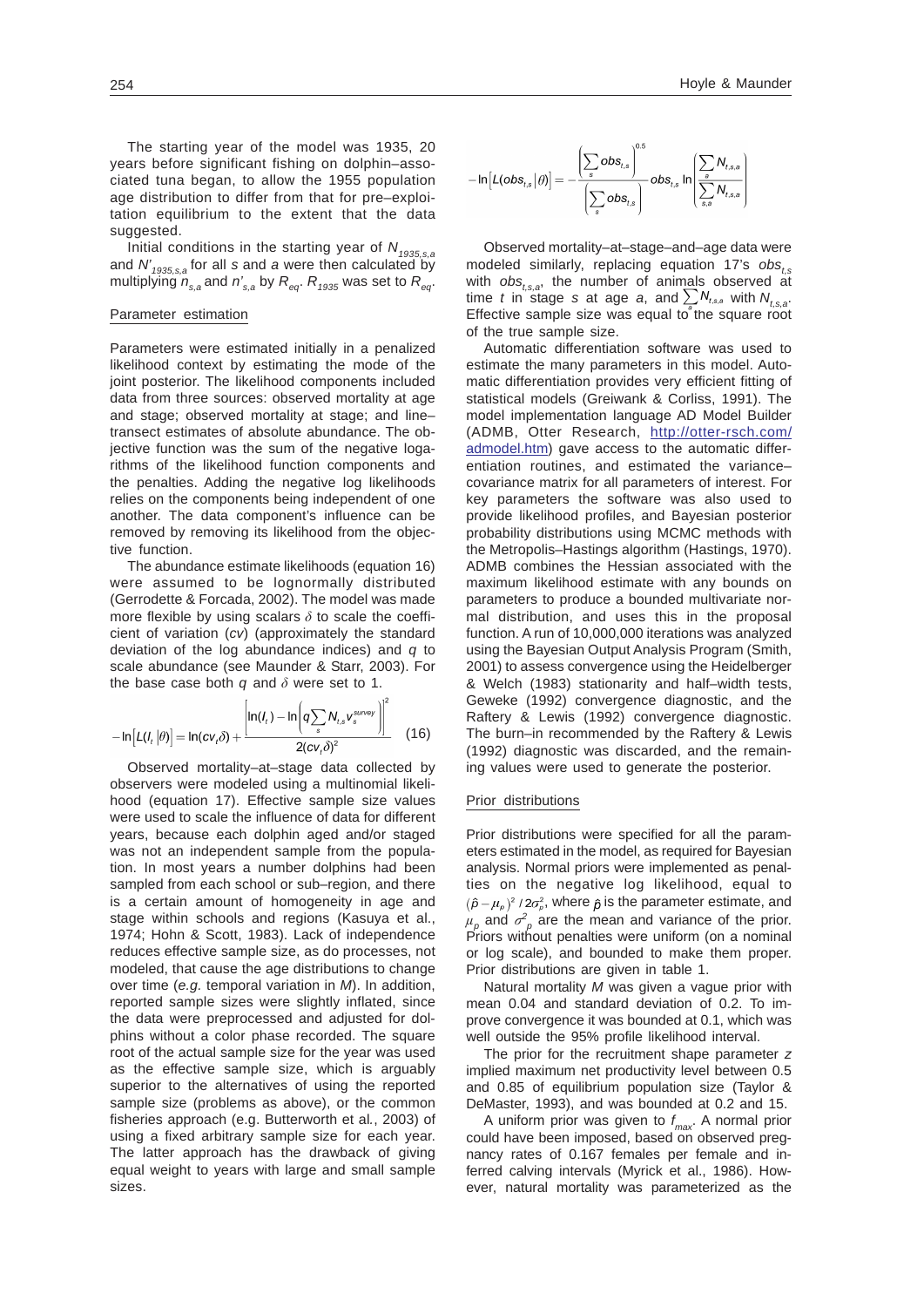Table 1. Descriptions and prior distributions for model parameters. Justifications for priors are given in the text.

*Tabla 1. Descripciones y distribuciones* a priori *para los parámetros del modelo. En el texto se detallan las justificaciones de tales distribuciones.*

| Parameter                | Description                                                  | <b>Distribution</b> | Mean (SD)      | <b>Bounds</b> |
|--------------------------|--------------------------------------------------------------|---------------------|----------------|---------------|
| $\mathcal{M}$            | Natural mortality                                            | Normal              | 0.04(0.2)      | 0, 0.1        |
| Z                        | Shape parameter                                              | Normal              | 2(1)           | 0.2, 15       |
| $Ndd_{eq}$               | Equilibrium population size-<br>density-dependent equivalent | Uniform             |                | $0, 10^8$     |
| $f_{max}$                | Maximum fecundity                                            | Uniform             |                | 0, 0.5        |
| $\varepsilon_{t}$        | Recruitment deviates                                         | Normal              | 0 $(\sigma_R)$ | $n/a$ , $n/a$ |
| tr                       | Two-tone recruitment                                         | Uniform             |                | 0, 1          |
| $\frac{sr_s^{tr}}{s}$    | Stage transition slope                                       | Uniform             |                | 0.001, 10     |
| $L50tr$ s                | Age at 50% of max stage transition                           | Uniform             |                | $-1, 30$      |
| $\text{asy}^{tr}$        | Asymptotic stage transition rate                             | Uniform             |                | 0, 1          |
| $\mathit{srv}_s$         | Vulnerability slope                                          | Uniform             |                | 0.1, 10       |
| $L50^{\nu}$ <sub>s</sub> | Age at 50% of max vulnerability                              | Uniform             |                | $-5, 35$      |
| $asy^v_s$                | Asymptotic vulnerability                                     | Uniform             |                | 0, 1          |
| $\sigma_R$               | Standard deviation of recruitment variation                  | Fixed               | 0.15           |               |
| Asm                      | Age at sexual maturity                                       | Fixed               | 11             |               |
| A                        | Maximum age                                                  | Fixed               | 40             |               |

same for all ages, which, given the higher mortality expected for Neonates, would bias *f max* downward. Also, realized calving rates are likely to be lower than observed pregnancy rates, which would also bias the appropriate *f max* downward. A uniform uninformative prior bounded at 0 and 0.5 was used, with the constraint that *f max* must be greater than *f eq*.

Vulnerability and stage transition parameters were bounded to increase the stability of the model. For the 15–parameter vulnerability model, asymptotic vulnerability of the final stage  $\text{asy}_{5}$ <sup>v</sup> was fixed at 1. For the five– and two–parameter models all the *L50v* parameters were fixed at -3 and the sr<sup>y</sup> parameters at 0.1, to give constant vulnerability within a color phase. In the five–parameter model *asyv <sup>5</sup>* was fixed at 1 and *asyv 1*, *asyv 2*, *asyv 3*, and *asyv 4* were estimated, while in the two–parameter model  $\textit{asy}^{\nu}_{2,5}$ was fixed at 1 and  $\textit{asyv}_{1,3,4}$  was estimated.

To constrain recruitment deviates, a penalty term was added to the negative log–likelihood function

$$
\sum_{t} \frac{\varepsilon_t^2}{2\sigma^2}
$$

This was equivalent to a lognormal prior on each individual annual recruitment deviate with a mean of 0 and standard deviation of  $\sigma$ . Each deviate was therefore estimated to be zero in the maximum

likelihood analysis, unless there was evidence to the contrary.

The standard deviation on the prior for individual recruitment deviates,  $\sigma_{R}$ , was fixed at the relatively low level of 0.15. This was justified biologically by the relatively low potential for recruitment to vary annually, given dolphins' life history strategy.

Age at sexual maturity was fixed at 11 years. Myrick et al. (1986) report two estimates of age at sexual maturity (10.7 and 12.2), based on the ages estimated by two different readers.

The maximum age class implemented in the model affected dynamics only when a plus group was not used. The imposition of a maximum age class without a plus group implies senescence, about which there is little information for Northeastern Spotted Dolphins. This assumption is particularly influential if age at senescence is set too low in populations with low mortality rates. This element of the structure was investigated in the sensitivity analysis.

## Forward projection

The population was projected forward 5 years from the final year estimated, using samples from the joint posterior of the Bayesian MCMC. Recruitment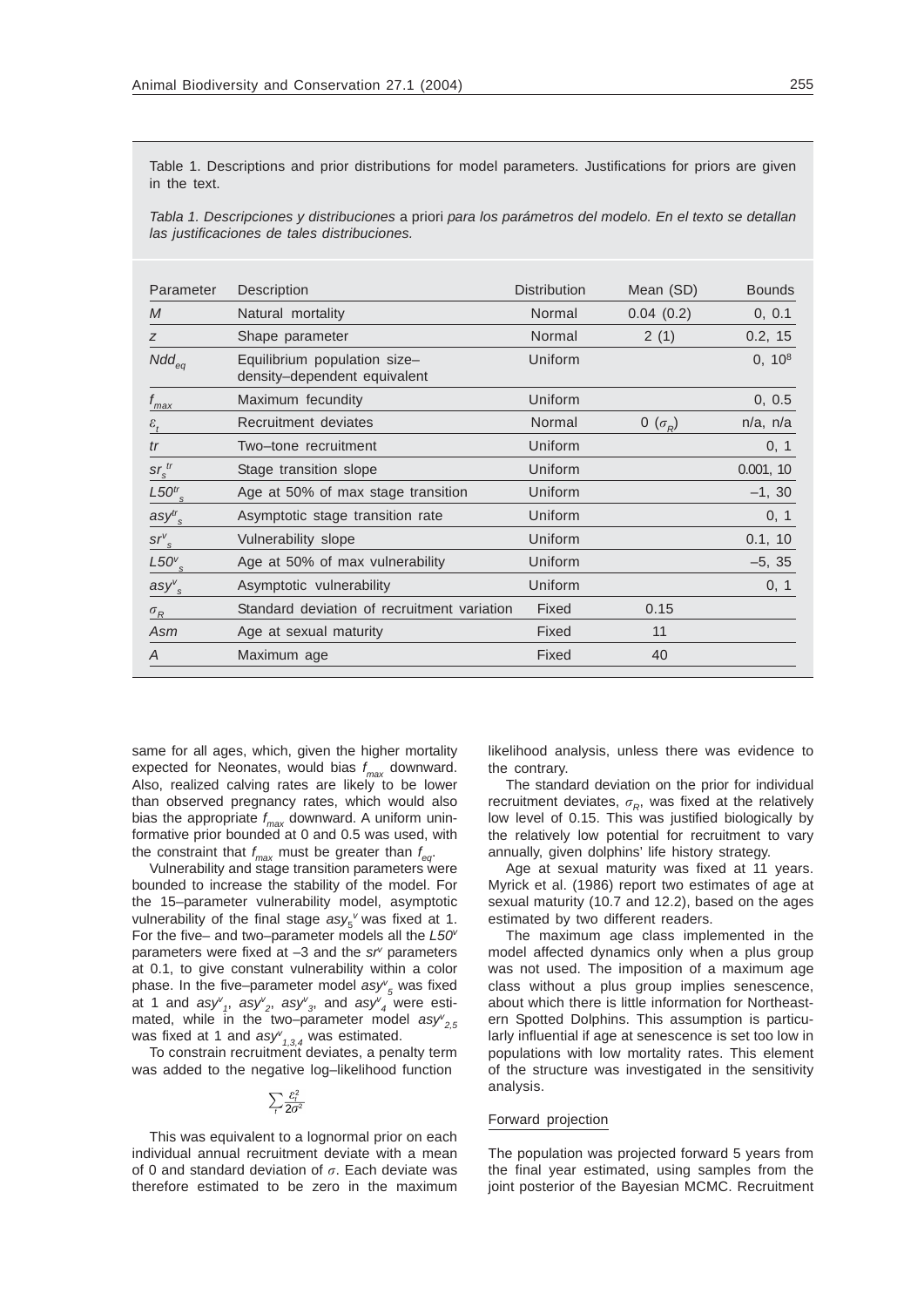deviates were assumed to be zero, as recruitment variability is substantially less than parameter uncertainty. The bias adjustment factor was therefore not applied.

As part of the forward projections, the effect of changes to the level of setting on dolphins was investigated by altering the mortality rate (observed mortalities/total population) due to setting on dolphins to 0, 0.5, 1, and 2 times the average level prevailing over the three years to 2000. Outcomes recorded were the relative change in total number of dolphins after 5 years.

## Sensitivity analysis and hypothesis tests

The sensitivity of parameter estimates and management conclusions to different components of the data (line transect, stage data, and age and stage structure data) was tested by multiplying the standard deviation of the line transect data by 4 to reduce its influence, and by removing from the objective function the likelihood component associated with each of the other data components, one at a time.

The sensitivity of the model to several alternative structures (hypotheses about the state of nature) was examined. Models of long–lived species are sensitive to the maximum age in the model. This sensitivity was investigated by running the model with the last age in the model with and without a self–loop (plus–group). Using a plus–group is equivalent to assuming that senescence does not occur early enough to affect population dynamics. Sensitivity to variation in vulnerability between color phases was also examined. Vulnerability was modeled using three different approaches: the 15–parameter method described earlier with three parameters per stage; a five–parameter method with constant vulnerability within a stage; and a two–parameter model with Two–tone and adult stages fully selected, and common vulnerability for the Neonate, Speckled, and Mottled stages.

The support for alternative structures was investigated by comparing the likelihoods using the Akaike Information Criterion (AIC) (–2 log *L* + 2*v*); and the posterior probabilities using the Bayes factor  $B = (e^{\log L_2 - \log L_1}) 2^{(\nu_1 - \nu_2)/2}$ , where *L*, *L*<sub>1</sub>, and *L*<sub>2</sub> are negative log likelihoods, and  $v$ ,  $v_1$ , and  $v_2$  represent the number of parameters.

### Results

Parameter estimates are presented in table 2 for the base case model, with standard deviations, profile likelihood confidence intervals, and MCMC intervals. To allow the MCMC chain to converge, *z* was fixed at the posterior mode. The fit of the model to the color– phase and age–structure data is presented in figure 2 and figure 3. The estimated population trajectory, with the line transect population size estimates for comparison, is presented in figure 4, with the recruitment deviates in fig. 5.

The modal estimate of *f max* —fecundity rate at low population size— of 0.125, although less than the pregnancy rate given by Myrick et al*.* (1986), the difference is not statistically significant. The value suggested by recent re–analyses of pregnancy completion rates was lower than our estimate, significantly according to likelihood profile, but not MCMC intervals. Our estimate was significantly less than Wade's (2002) estimate according to the MCMC, but not the profile likelihood intervals. Natural mortality at 0.039 was little different from the prior mode of 0.04, but the standard deviation was far smaller. The posterior mode of the shape parameter *z*, at 1.69, was less than the prior mode of 2. Two–tone recruitment was estimated to be about 20%. Credibility intervals generated using MCMC were mostly narrower than the profile intervals, mainly due to fixing *z* to make the MCMC runs converge. When *z* was not fixed the chain was occasionally trapped for a period at very low values of *z*, near the lower boundary set at 0.2.

## Sensitivity analysis and hypothesis tests

Fitting the model to the data with increased coefficient of variation on the abundance estimates and without each of the other two data components demonstrated the relative influence of each on parameter estimates and variance (table 3). Reducing the influence of abundance data affected primarily the variance on estimates of natural mortality and *Ndd<sub>ea</sub>*. Removing the age by color phase by year data made the model unstable, with excessively high *Nddeq* and zero natural mortality, illustrating the strong influence of these data. Removing the color phase by year data resulted in slightly increased variance and slightly changed modal estimates of natural mortality, *Ndd<sub>eq</sub>, f<sub>max</sub>*, Two–tone recruitment, and vulnerability parameters, suggesting that it had only a small influence on results.

The investigation of the plus–group could be seen as exploring the alternative hypotheses that (1) senescence (the right side of the *U*–shaped mammalian mortality curve) occurs sufficiently late that it affects too few animals to matter, or (2) senescence generally occurs around the age of 40, and so it is important for population dynamics. The latter hypothesis carried more weight with a Bayes factor of 48, suggesting strong evidence (Kass & Raftery, 1995) for senescence (or ageing error causing the appearance of senescence).

Variation in vulnerability among color phases was apparent when all 15 vulnerability parameters were estimated separately. However, this model was over–parameterized, and had AIC of 1892.69. A five–parameter model with uniform vulnerability within each color phase had a lower AIC of 1872.95. A single parameter model where all animals had the same vulnerability had less support with AIC of 1879.97. Following the suggestion of Barlow & Hohn (1984) that age classes 5 to 15 and Neonates are under–represented, a parameter was added to differentiate the under–represented color phases (Neonates, Speckled, and Mottled) from the other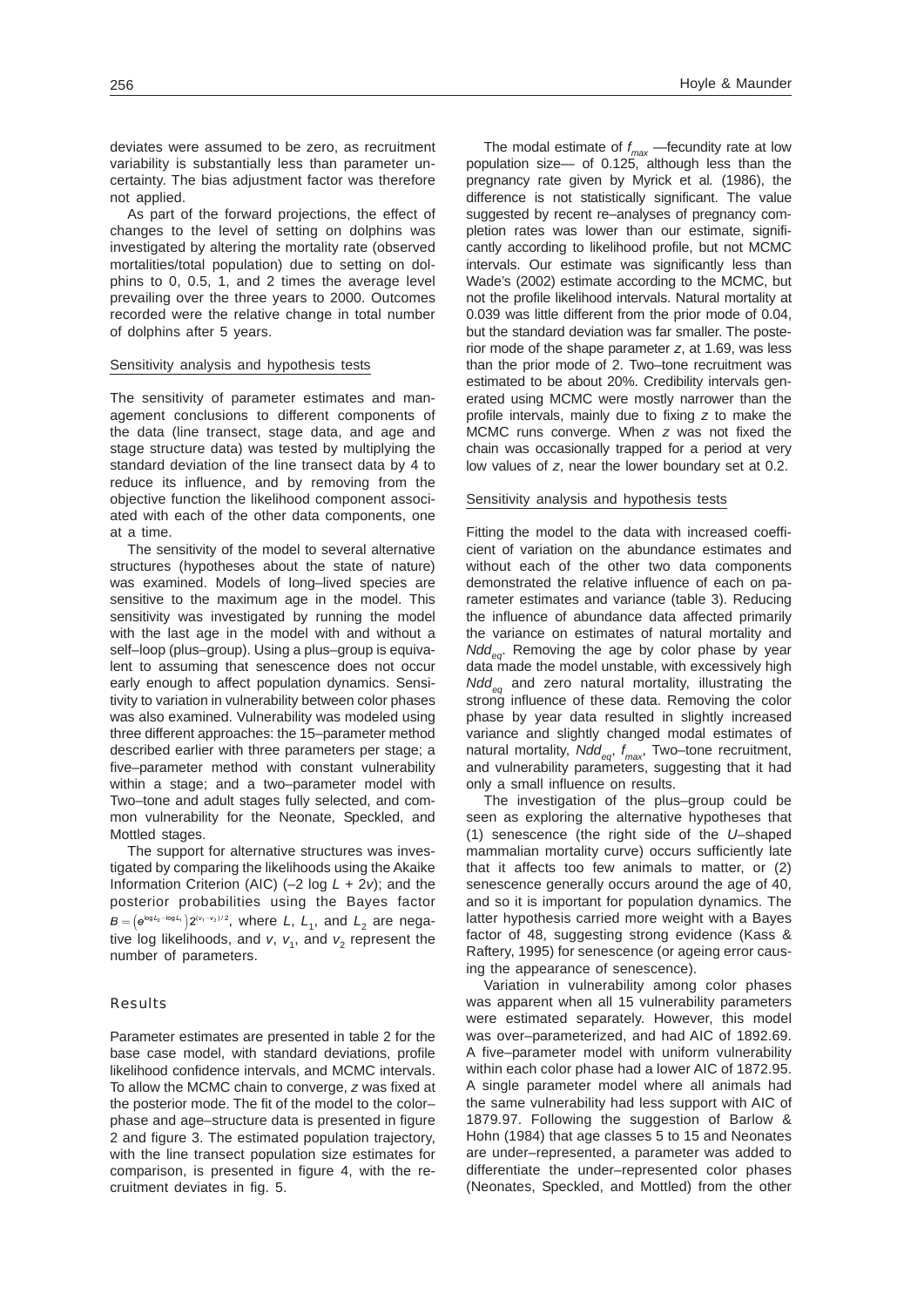Table 2. Parameter estimates with standard deviations from the Hessian matrix, 95% likelihood profile intervals, and Bayesian posterior distributions from MCMC.

*Tabla 2. Estimaciones de parámetros con desviaciones estándar de la matriz hessiana, intervalos de confianza de verosimilitud del 95%, y distribuciones bayesianas* a posteriori *a partir de las cadenas de Markov Monte Carlo (MCMC).*

|                         |            |           |       | 95% Likelihood profile intervals | <b>MCMC</b> | <b>MCMC</b> |
|-------------------------|------------|-----------|-------|----------------------------------|-------------|-------------|
| Parameter               | Estimation | <b>SD</b> | Lower | Upper                            | 2.5%        | 97.5%       |
| M                       | 0.039      | 0.011     | 0.017 | 0.060                            | 0.020       | 0.057       |
| $Ndd_{eq}$              | 3,406      | 206       | 3,068 | 3,857                            | 3,086       | 3,791       |
| $f_{\rm max}$           | 0.125      | 0.018     | 0.090 | 0.166                            | 0.093       | 0.162       |
| Ζ                       | 1.69       | 1.04      | 0.220 | 3.532                            | <b>NA</b>   | <b>NA</b>   |
| $sr^{tr}_{2}$           | 5.25       | 3.13      |       |                                  |             |             |
| $sr^{tr}$ <sub>3</sub>  | 5.73       | 0.61      |       |                                  |             |             |
| $sr^{tr}$ <sub>4</sub>  | 4.54       | 0.44      |       |                                  |             |             |
| L50 <sup>r</sup>        | $-0.05$    | 0.21      |       |                                  |             |             |
| $L50^{tr}$              | 2.31       | 0.94      |       |                                  |             |             |
| $L50^{tr}$ <sub>3</sub> | 9.99       | 0.65      |       |                                  |             |             |
| $L50^{tr}$ <sub>4</sub> | 16.00      | 0.76      |       |                                  |             |             |
| $\text{asy}^v_{1,3,4}$  | 0.49       | 0.08      |       |                                  |             |             |
| $\text{asy}^v_{2,5}$    | 1.00       | 0.00      |       |                                  |             |             |
| tr                      | 0.196      | 0.080     | 0.043 | 0.373                            | 0.068       | 0.379       |

two color phases (Two–tone and Fused). This two– parameter model was most strongly supported with AIC of 1867.68.

## Depletion and implications for recovery

The model estimated a mean recovery from 1995 to 2000 of 7.4%, with 95% confidence interval from 0.00% to 17.3%. Current depletion level (number of individuals as a proportion of equilibrium) was estimated as 19% (15% to 24%).

Forward projections were carried out using MCMC with four scenarios of setting on dolphins. With the levels of mortality from setting on dolphins prevailing between 1998 and 2000, average recovery over the 5 years to 2005 was 4.1% (–2.1% to 12.7%). With no mortality from setting on dolphins, average recovery was 6.9% (0.5% to 15.9%). With 0.5 and 2 times the 1998–2000 mortality rates, recoveries were 5.5% (–0.8% to 14.2%) and 1.3% (–4.7 and 9.7%) respectively.

# Discussion

The integrated approach used in this analysis is a very general methodology that can provide useful answers to some of the questions most relevant to managers. Bayesian forward projections, such as those given above, can be used as statements of belief about the probability of future events, or relative probability given models that have not been considered. Measuring such forward projections against management objectives gives a direct way to compare the utility of management options.

Decision analysis based on projecting the population forward in time under different management strategies is a major component of many Bayesian analyses (*e.g.* Maunder et al., 2000; Breen et al., 2003). Several components of uncertainty, such as: (1) parameter uncertainty, (2) model structure uncertainty, and (3) demographic uncertainty can be included in forward projections. Parameter uncertainty is inherent in statistical estimation of model parameters. Many different values of the model parameters may adequately represent the data, and they must all be considered as possible true states of nature. Similarly, alternative model structures may represent different possible states of nature. Demographic uncertainty describes how model parameters change over time. In general, scientific knowledge reduces parameter uncertainty and model structure uncertainty, while demographic uncertainty in the future cannot be reduced. In many situations both model structure uncertainty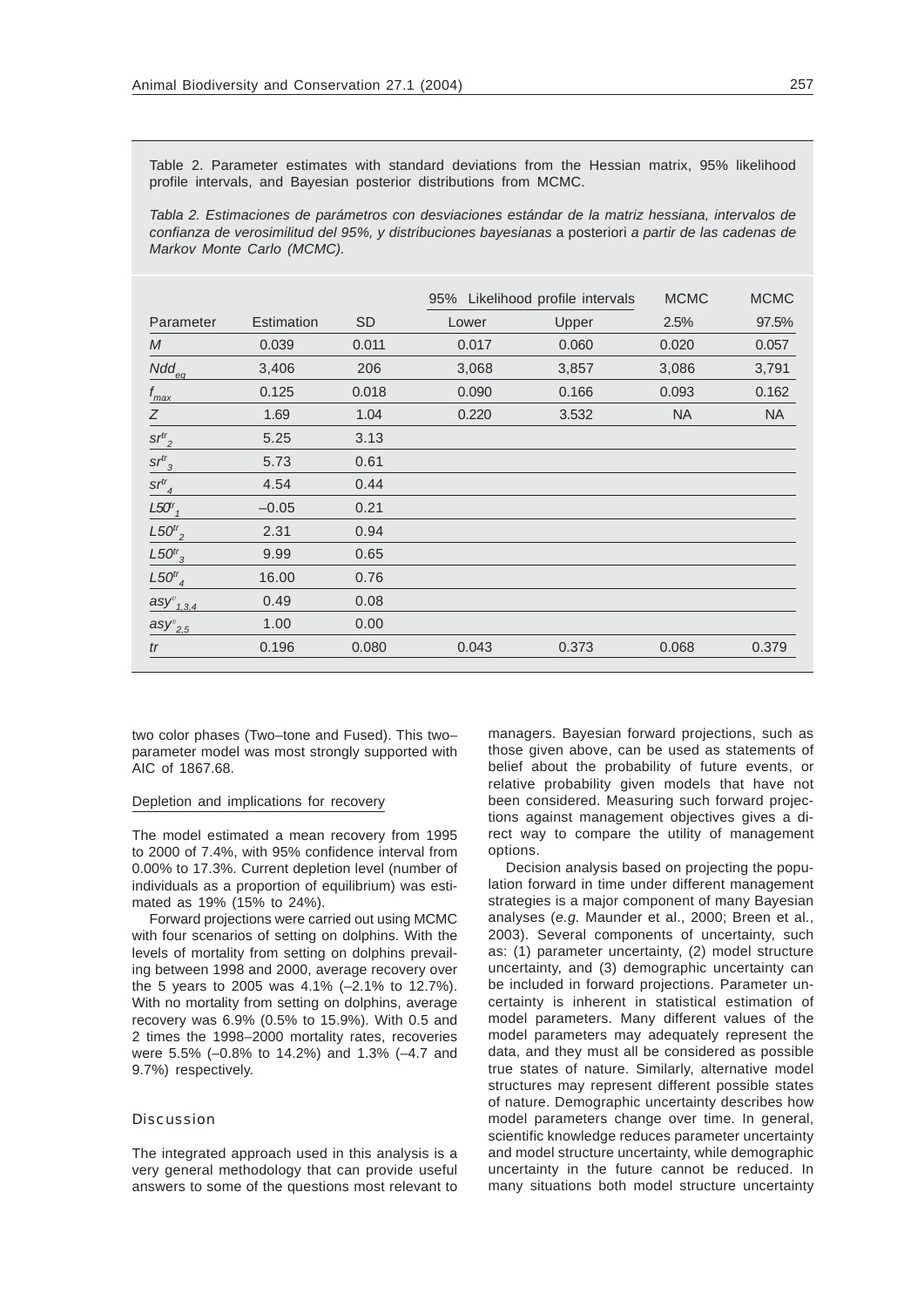

Fig. 2. Observed and estimated proportions of dolphins captured by color phase (Neonate–I, Two– Tone–II, Speckled–III, Mottled–IV, and Fused–V) for five of the years for which data were available. Sample sizes for each year are given in the text.

*Fig. 2. Proporciones observadas y estimadas de delfines capturados por fase de color (Neonato–I, Dos tonos–II, Moteado–III, Manchado–IV, y Fusionado–V) para cinco de los años en que se disponía de datos. Los tamaños de las muestras para cada año se facilitan en el texto.*

and parameter uncertainty are more important than demographic uncertainty in the future. This is particularly true for long–lived species such as dolphins, which have very low productivity rates. For these populations, catastrophes can be a more important component of uncertainty than annual variation in model parameters (Breen et al., 2003).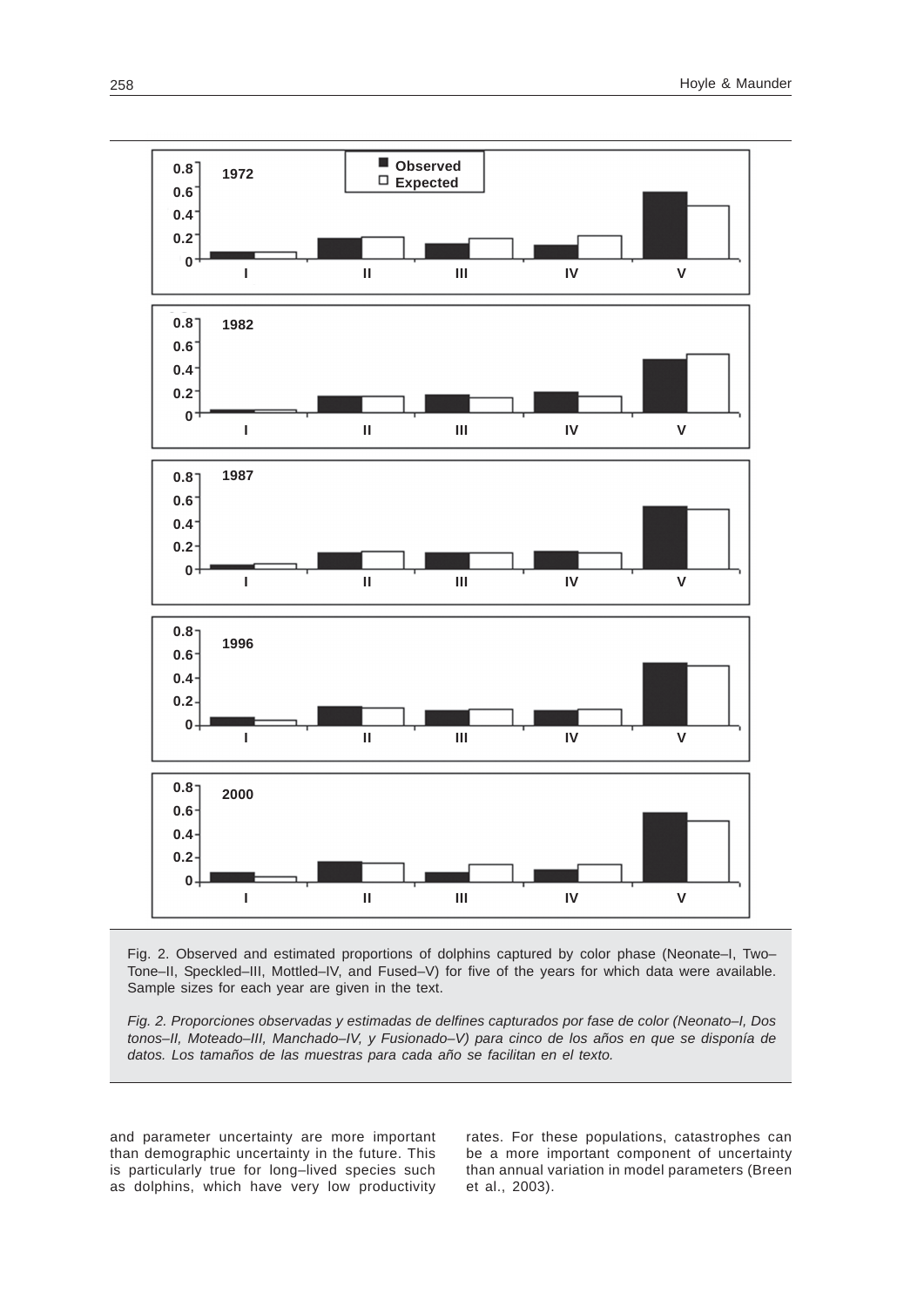

Fig. 3. Observed and estimated proportions of dolphins captured at age from 1973 to 1978. Data are pooled across color phase. Sample sizes are given in the text.

*Fig. 3. Proporciones observadas y estimadas de delfines capturados según edad desde 1973 hasta 1978. Los datos se agrupan según la fase de color. Los tamaños de las muestras se facilitan en el texto.*

Integrating several data sources requires more complexity in the model. For example, a model based on numbers alone can be used to estimate population trajectories based on removals and abundance estimates. Adding age structure data gave information about variability in recruitment and about total mortality rates, but required that age structure be modeled and required assumptions about ageing error. Adding the longer time series of size structure data gave more information about total mortality and recruitment, but required that stage structure be modeled.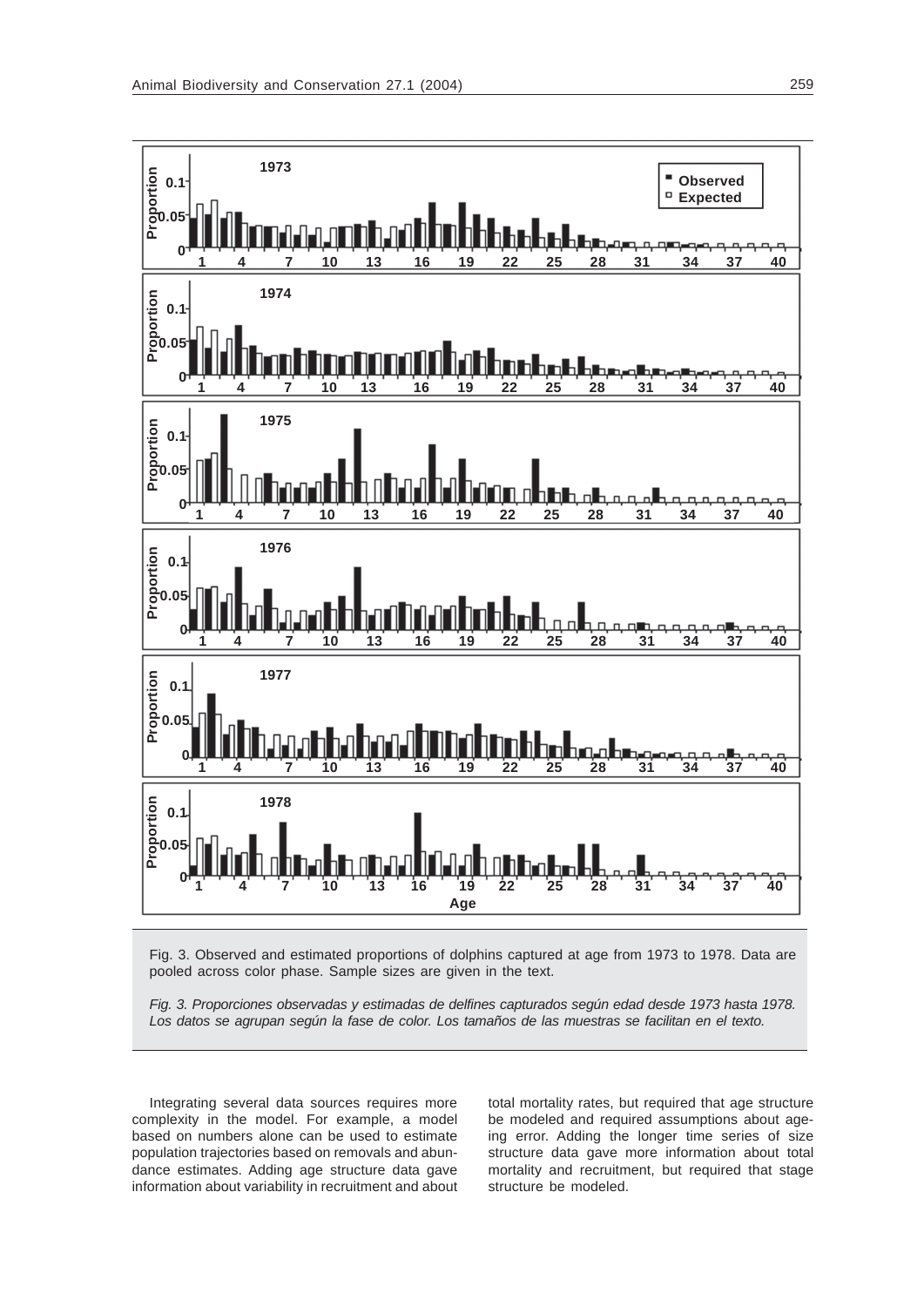

Fig. 4. Research line transect estimates of abundance, with 95% confidence intervals, compared with estimated population trajectory from the model.

*Fig. 4. Estimaciones de abundancia a lo largo de los transectos investigados, con intervalos de confianza del 95%, en comparación con una trayectoria poblacional estimada a partir del modelo.*



Fig. 5. Estimated recruitment deviates for all years.



In many applications of fitting population dynamics models to data, results are more sensitive to model structure than to parameter uncertainty within a single model structure, and even small structural changes can have significant effects. For example, in the dolphin model a simple model of senescence significantly affected estimates of depletion level and recovery rate. More complex models of age–specific survival, with the Gompertz (Wilson, 1993) and Siler functions (Siler, 1979; Barlow & Boveng, 1991), may further improve the fit of the model and alter parameter estimates. Different model structures represent different hypotheses about population dynamics. It is often possible to formulate the

model so that one or more parameters can be changed to represent the different model structures. In this case, the model structural uncertainty can be included in the analysis by estimating these parameters. In other situations, it is not possible to represent different model structures by model parameters, so other techniques such as Bayesian model averaging (Hoeting et al., 1999) must be used. For example, McAllister & Kirchner (2002) included uncertainty about the structure of the stock–recruitment relationship for a Bayesian stock assessment of Namibian orange roughy. Because only a few of the possible model structures can be considered, models tend to underestimate uncertainty.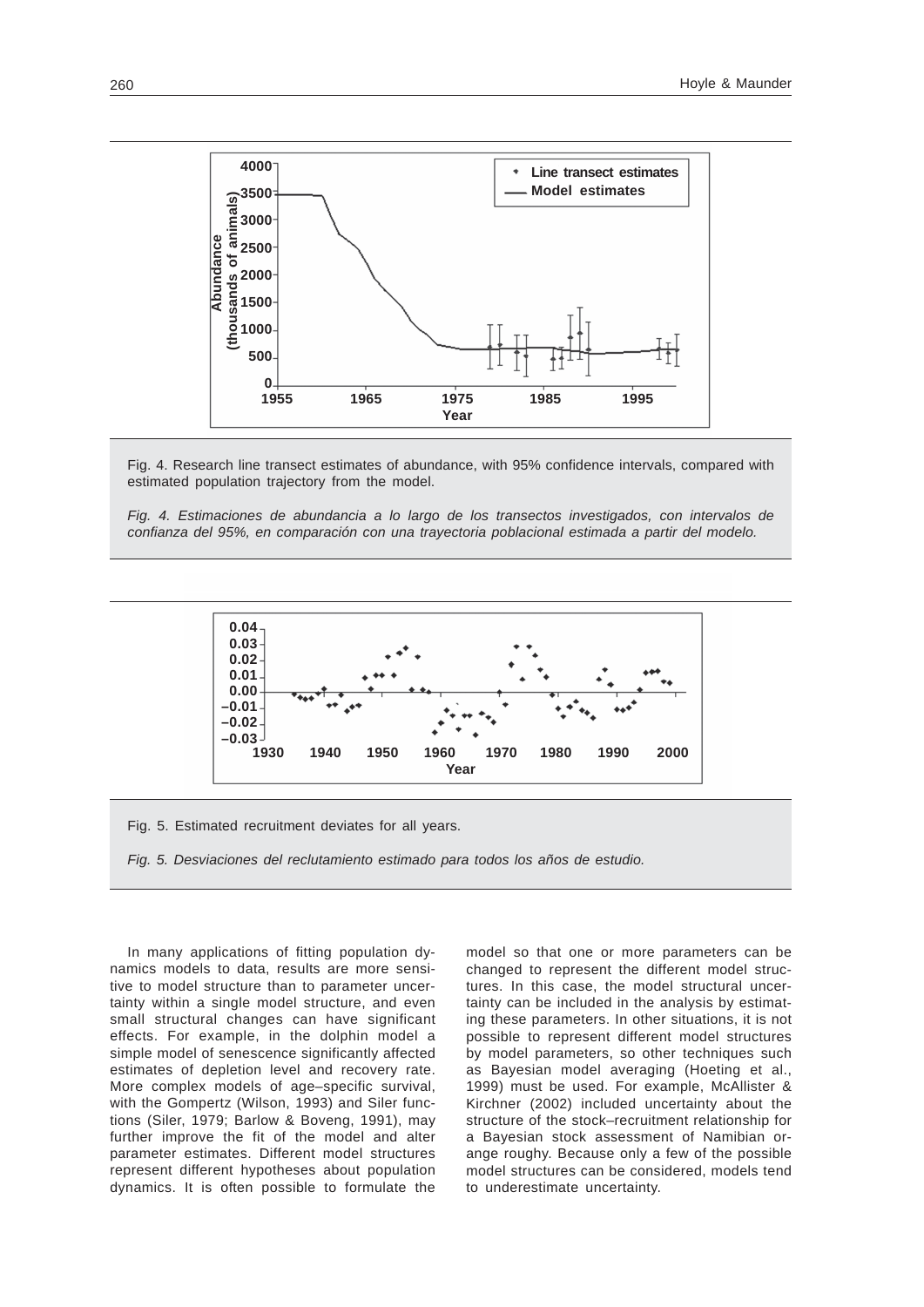Table 3. Parameter estimates for the model fitted without a plus group, and without each of the three fitted data components in turn.

*Tabla 3. Estimaciones de parámetros para el modelo ajustado sin un grupo adicional, y sin cada uno de los tres componentes de datos ajustados sucesivamente.*

|                                      | Without plus group |           | Abundance cv x 4 |           | Without age |           | Without stage |           |
|--------------------------------------|--------------------|-----------|------------------|-----------|-------------|-----------|---------------|-----------|
|                                      | Mean               | <b>SD</b> | Mean             | <b>SD</b> | Mean        | <b>SD</b> | Mean          | <b>SD</b> |
| M                                    | 0.056              | 0.008     | 0.044            | 0.022     | 0.000       | 0.000     | 0.037         | 0.014     |
| $Ndd_{eq}$                           | 3,535              | 229       | 3,549            | 552       | 79,821      | 1,679     | 3,377         | 222       |
| $f_{\text{max}}$                     | 0.147              | 0.019     | 0.125            | 0.020     | 0.466       | 0.011     | 0.117         | 0.028     |
| Ζ                                    | 1.73               | 1.04      | 1.82             | 1.11      | 4.90        | 0.64      | 2.09          | 0.98      |
| $sr^{tr}$ <sub>2</sub>               | 5.91               | 2.43      | 5.25             | 3.13      | 0.02        | 70.10     | 5.64          | 2.52      |
| $sr^{tr}$ <sub>3</sub>               | 5.77               | 0.60      | 5.74             | 0.61      | 6.69        | 0.52      | 5.51          | 0.62      |
| $sr^{tr}$ <sub>4</sub>               | 4.48               | 0.43      | 4.54             | 0.44      | 3.10        | 0.40      | 4.54          | 0.44      |
| L50 <sup>tr</sup>                    | $-0.01$            | 0.19      | $-0.05$          | 0.21      | 2.93        | 0.15      | $-0.26$       | 0.39      |
| $L50^{tr}$                           | 1.17               | 1.14      | 2.29             | 0.99      | $-0.22$     | 729.65    | 2.05          | 1.26      |
| $L50^{tr}$ <sub>3</sub>              | 9.92               | 0.65      | 9.96             | 0.65      | 9.54        | 0.49      | 10.66         | 0.91      |
| $L50^{tr}$ <sub>4</sub>              | 16.40              | 0.83      | 15.97            | 0.78      | 9.83        | 0.28      | 16.19         | 0.92      |
| $\mathsf{asy}^\vee_{\mathit{1,3,4}}$ | 0.40               | 0.07      | 0.49             | 0.09      | 0.16        | 0.01      | 0.35          | 0.08      |
| $\text{asy}^{\nu}_{2,5}$             | 1.00               | 0.01      | 1.00             | 0.00      | 1.00        | 0.01      | 1.00          | 0.01      |
| tr                                   | 0.189              | 0.079     | 0.196            | 0.080     | 0.881       | 0.016     | 0.217         | 0.086     |
|                                      |                    |           |                  |           |             |           |               |           |

The form of integrated analysis presented in this study is simple, and more advanced methods could be applied. The model uses estimates of abundance from the surveys with the associated confidence intervals. More advanced forms of integrated analyses combine two analyses that are usually carried out independently. For example, Maunder (2001a) combined a generalized linear model standardization of catch–per–unit–of–effort data with a population dynamics model. In this analysis it would be possible to combine the analysis of the sighting surveys with the population dynamics model. This would ensure that model assumptions and parameter estimates were consistent throughout the analysis, that uncertainty was propagated through the analysis, and that the correlations among parameters (between population size estimates for example) were preserved. Integrating the sighting survey analysis with the population dynamics model would also allow some parameters of the survey analyses to be shared among years. Other data such as mark–recapture data could also be integrated into the population dynamics model (Hampton & Fournier, 2001; Maunder, 2001b, Besbeas et al*.*, 2002).

It is common for analyses that use multiple data sets to have conflicting information in the data, and such conflicts must be resolved. However, the data are usually correct, if seen in the right context (barring falsification or transcription errors), and the conflict comes from inadequacy of either the population model itself, or the model used to pre–process the raw data and provide summary statistics for the analysis. Our analysis did not use the estimates of abundance based on data collected by observers on tuna vessels, as they are thought to be unreliable (Lennert–Cody et al., 2001) and contradict the other data. One reason the estimates of abundance collected by observers are thought to be unreliable is that more searching was carried out by helicopters in the later part of the time series. Including information about the methods of searching may help eliminate the contradiction between the observer data and the other data used in the model. Schnute & Hilborn (1993) describe a method that can be used to represent the uncertainty in the conflicting data sets when it is not known which data set is prone to model misspecification.

Data quality must always be considered as a source of uncertainty. It is common for historic data to be of doubtful quality, and the uncertainty this implies can be included in the analysis. For example, incidental dolphin mortality before 1973 is very uncertain, with some correlation in the uncertainty between years, but was treated as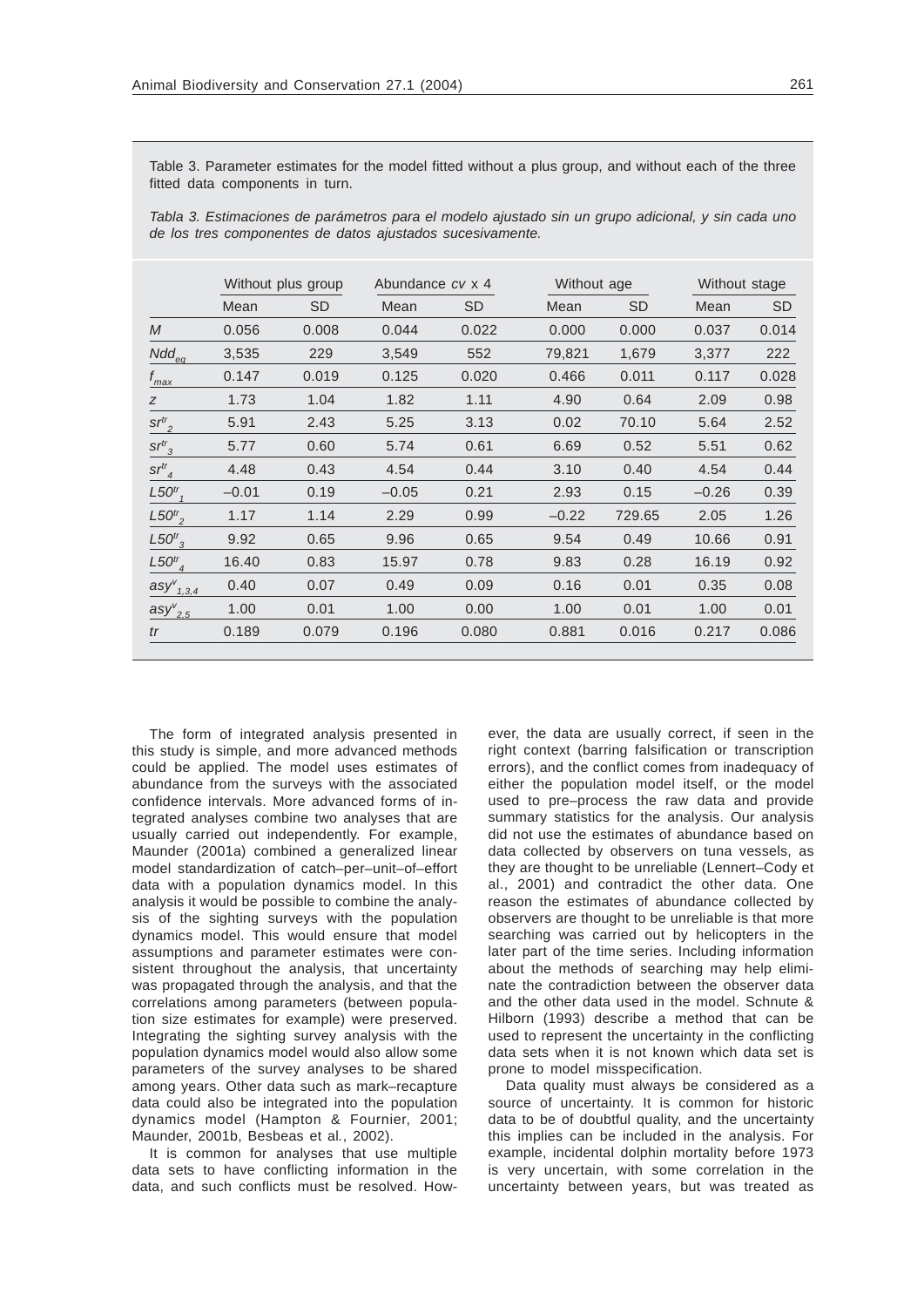accurate in this analysis. Preliminary investigation suggests bias in early incidental mortality, with implications for depletion and recovery estimates. Further analyses could investigate this uncertainty both by further investigation of the data themselves, and by estimating the value of a bias parameter, since there is unused information about early catches in the age structure and stage structure data. This method assumes that the uncertainty in historic catch–mortality is perfectly correlated among years. Alternatively, constant mortality rate (proportion of the population killed per year) could be assumed from 1959 to 1972; or the analysis could be started in 1973 at an exploited population size (*e.g.* Maunder & Starr, 2001). Other approaches that could be used to include this uncertainty include: (1) the method of Fournier et al. (1998) that fits to the catch data conditioned on effort rather than assuming it is known; or (2) sample the catch from the appropriate distribution each time the objective function is evaluated in the Bayesian analysis (*e.g.* Wade et al., 2002). The correlation in errors among years, due to methods used to estimate the catch, should be taken into consideration as much as possible, since correlation will increase bias. There may also be data quality issues with the age structure and color phase data, due to, for example: (1) changes through time in sampling methods, and (2) biases associated with higher probability of setting on larger groups of dolphins. Further analyses in these areas are planned.

Prior distributions are always informative in some sense, which may be important if there are few data about the parameter. This fact is illustrated by differences between this analysis and previous analyses (Wade, 1994; Wade et al., 2002). The prior implemented for adult natural mortality differed from Wade et al.'s (2002) 0.009±0.02 (SE) bounded at 0.002, which implied (at the mode) that 76% of dolphins reaching adult mortality rates would survive to age 40 and die through senescence. Wade et al. (2002) sought a uniform prior on *rmax* (a derived parameter), implied by the combined priors on their estimated parameters. For the current model such low natural mortality and high senescence in a wild population were not considered the prior "belief" about parameter distribution, particularly given the influence of a fairly tight distribution on results. Adult natural mortality is often the parameter with most influence on population growth rate for long–lived animals (Heppell et al., 2000). The posterior mode of the natural mortality estimate from the current analysis was 0.039, and the 95% credibility intervals did not include 0.009.

The prior for maximum fecundity at low population sizes also differed from Wade et al.'s (2002) uniform prior with observed fecundity (Myrick et al., 1986) of 0.167 as a lower bound and 0.333 as an upper bound. Density–dependence occurs at high population sizes in cetacean populations (Taylor & DeMaster, 1993), the population was

depleted when pregnancy rates were observed, and pregnancy rate must be higher than fecundity rate, so 0.167 may well be close to or higher than *f max*. Recent analyses that consider pregnancy completion rate suggest that realized fecundity rate during this observation period was considerably less (Susan Chivers, NMFS, pers. comm.). The posterior estimate from the current analysis was significantly below 0.167, but was lowered by some Neonate natural mortality and parameterization of survival constant at age. Truncation of *f max* at 0.167 would be informative, since it permits no values below 0.167 in the posterior. This issue, and the related issues of (1) the causes of pregnancy failure, and (2) age, spatial, and school size effects on fecundity, could be investigated further by integrating the pregnancy observation data into an expanded analysis.

Catastrophes and environmental transition shifts (Fiedler & Reilly, 1994; Reilly & Fiedler, 1994) were not modeled, either for parameter estimation or for forward projection. Such discontinuities magnify the number of possible fits to the data and make parameters difficult to estimate, and it is not easy to determine the risk of catastrophic events affecting the population in the future (but see Gerber & Hilborn, 2001). For the primary objective of this model —examining how the tuna fishery affects dolphins— these considerations are not directly relevant, as they might be for a population viability analysis.

Models with vulnerability varying among color phases had more support than those without variation, and the best model included lower vulnerabilities for stages 1, 3, and 4 (color phases Neonate, Speckled, and Mottled). This difference in vulnerability explained the observed pattern of relatively fewer dolphins sampled at age 0 and between the ages of 5 and 15. Such a dip in catchability could result from a difference in behavior between immature and mature individuals, such as the formation of immature schools that for some reason (perhaps school size, Perkins & Edwards, 1999) are less likely to be targeted by purse seiners; immatures swimming on the edge of the school, where they are less likely to be encircled by nets; or immatures being more likely to split off from the school during the chase (Barlow & Hohn, 1984). There is some evidence for segregation into juvenile schools among Spotted Dolphins (Kasuya et al., 1974; Hohn & Scott, 1983), and for other species in the genus *Stenella* (Myazaki & Nishiwaki, 1978; Chivers & Hohn, 1985; Perryman & Lynn, 1994). Alternative explanations for a difference in vulnerability are also possible (Barlow & Hohn, 1984), but have not been included in the model. For example, this life stage may tend to lay down additional non– annual growth layer groups. This would result in fewer individuals being captured with each number of growth rings, and would also imply overestimation of age for older dolphins.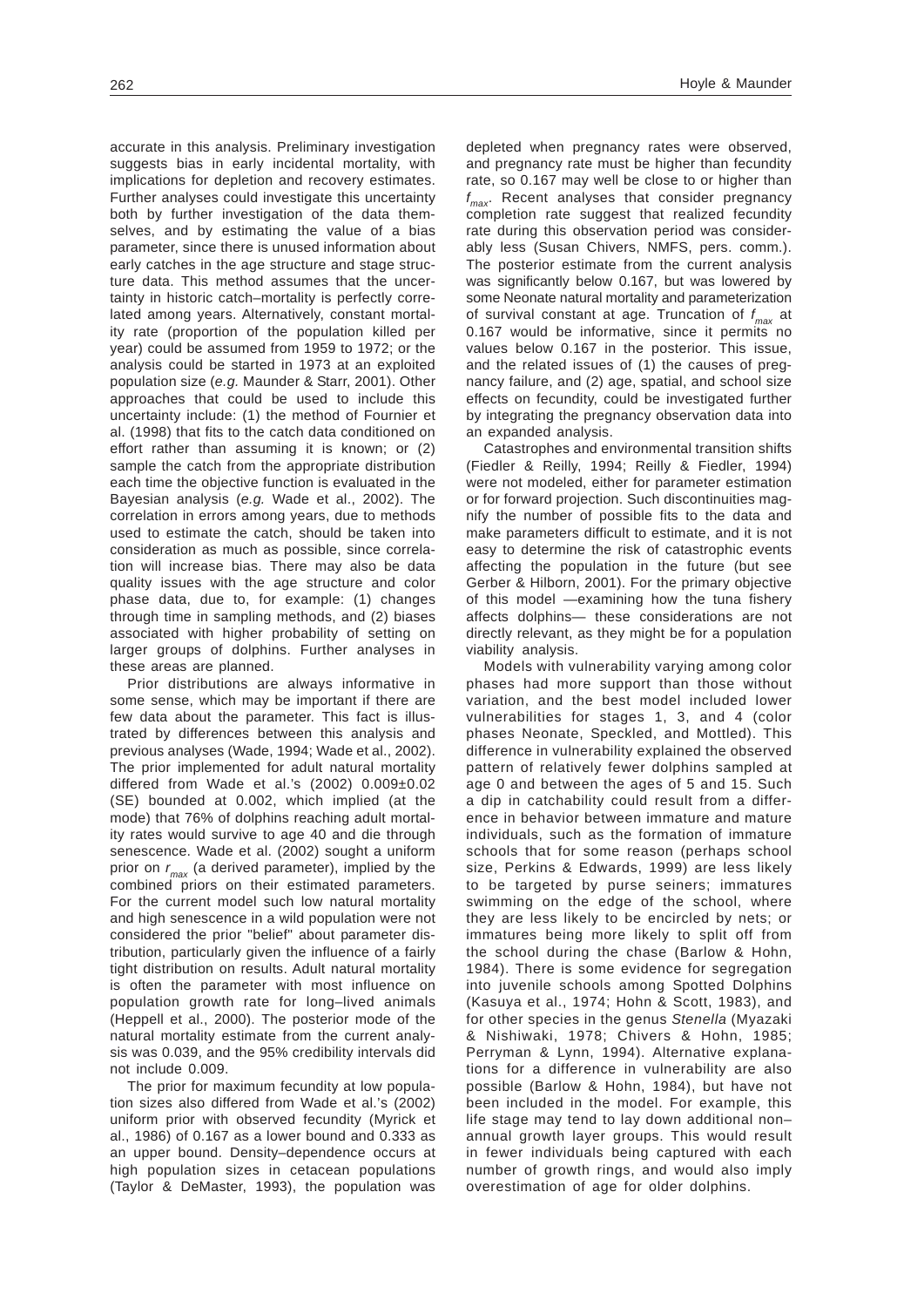Further possible changes to model structure include modeling the sexes separately, since the age structure data also include sex information and there may be differences in vital rates. It may be useful to consider bias and uncertainty in ageing, which are likely to be significant, given the quality of the growth layer groups used to age Spotted Dolphins. The age of the oldest age classes may have been underestimated (Susan Chivers, NMFS, pers. comm.). Assuming that ages were underestimated would result in lower estimates of natural mortality, and perhaps lower productivity.

In summary, the methods presented here are very flexible and generally applicable to wide variety of taxa and problems, and easily extended to comparing management options and predicting future consequences. Uncertainty is an integral part of the analysis, and prior knowledge and model assumptions are handled consistently throughout. Perhaps the most important aspect of integrated analysis is the way it both enables and forces consideration of the system as a whole, so that inconsistencies can be observed and resolved.

## Acknowledgements

This project was funded by Cooperative Agreement NA17RJ1230 between the Joint Institute for Marine and Atmospheric Research (JIMAR) and the National Ocean and Atmospheric Administration (NOAA). The views expressed herein are those of the authors and do not necessarily reflect the views of NOAA or any of its subdivisions. The U.S. National Marine Fisheries Service provided data. Jay Barlow, Susan Chivers, Tim Gerrodette, and Steve Reilly of the NMFS helped with data and advice. Thanks to Cleridy Lennert–Cody and Michael Scott for help with the data, and Robin Allen, Bill Bayliff, Rick Deriso, Shelton Harley, Cleridy Lennert–Cody, Michael Scott, and three anonymous reviewers for reviewing the manuscript.

#### References

- Archer, F. & Chivers, S. J., 2002. *A*ge structure of the northeastern spotted dolphin incidental kill by year for 1971 to 1990 and 1996 to 2000. *Administrative Report No. LJ–02–12,* NOAA Fisheries, Southwest Fisheries Science Center, La Jolla.
- Barbosa, A., 2001. Hunting impact on waders in Spain: effects of species protection measures. *Biodiversity and Conservation,* 10: 1703–1709.
- Barlow, J. & Boveng, P., 1991. Modeling age– specific mortality for marine mammal populations. *Marine Mammal Science,* 7: 50–65.
- Barlow, J. & Hohn, A. A., 1984. Interpreting spotted dolphin age distributions. *NOAA Technical Memorandum,* NMFS–SWFC–48.
- Besbeas, P., Freeman, S. N., Morgan, B. J. T. & Catchpole, E. A., 2002. Integrating mark–recap-

ture–recovery and census data to estimate animal abundance and demographic parameters. *Biometrics*, 58: 540–547.

- Breen, P. A., Hilborn, R., Maunder, M. N. & Kim, S. W., 2003. Effects of alternative control rules on the conflict between a fishery and a threatened sea lion (*Phocarctos hookeri*). *Canadian Journal of Fisheries and Aquatic Sciences*, 60: 527–541.
- Breiwick, J. M., Eberhardt, L. L. & Braham, H. W., 1984. Population dynamics of western Arctic bowhead whales (*Balaena mysticetus*). *Canadian Journal of Fisheries and Aquatic Sciences,* 41: 484–496.
- Brooks, S. P., Catchpole, E. A., Morgan, B. J. T. & Harris, M. P., 2002. Bayesian methods for analyzing ringing data. *Journal of Applied Statistics*, 29: 187–206.
- Burnham, K. P. & Anderson, D. R., 1998. *Model selection and inference: a practical information– theoretic approach*. Springer–Verlag, New York.
- Butterworth, D. S., Ianelli, J. N. & Hilborn, R., 2003. A statistical model for stock assessment of southern bluefin tuna with temporal changes in selectivity. *African Journal of Marine Science,* 25: 331–361.
- Caswell, H., 2001. *Matrix Population Models: Construction, Analysis, and Interpretation*. Sinauer Associates, Inc.
- Caswell, J. H., Afton, A. D. & Caswell, F. D., 2003. Vulnerability of nontarget goose species to hunting with electronic snow goose calls. *Wildlife Society Bulletin*, 31: 1117–1125.
- Chivers, S. J. & Hohn, A. A., 1985. Segregation based on maturity state and sex in schools of spinner dolphins in the eastern Pacific. Abstract, *Sixth Biennial Conference on the Biology of Marine Mammals, Vancouver.*
- Davidson, R. S. & Armstrong, D. P., 2002. Estimating impacts of poison operations on non–target species using mark–recapture analysis and simulation modelling: an example with saddlebacks. *Biological Conservation,* 105: 375–381.
- Edwards, A., 1972. *Likelihood*, Cambridge Univ. Press, Cambridge.
- Fiedler, P. C. & Reilly, S. B., 1994. Interannual Variability of Dolphin Habitats in the Eastern Tropical Pacific .2. Effects on Abundances Estimated from Tuna Vessel Sightings, 1975–1990. *Fishery Bulletin,* 92: 451–463.
- Fournier, D. & Archibald, C. P., 1982. A General– Theory for Analyzing Catch at Age Data. *Canadian Journal of Fisheries and Aquatic Sciences,* 39: 1195–1207.
- Fournier, D. A., Hampton, J. & Sibert, J. R., 1998. MULTIFAN–CL: a length–based, age–structured model for fisheries stock assessment, with application to South Pacific albacore, *Thunnus alalunga*. *Canadian Journal of Fisheries and Aquatic Science,* 55: 2105–2116.
- Gerber, L. R. & Hilborn, R., 2001. Estimating the frequency of catastrophic events and recovery from low densities: examples from populations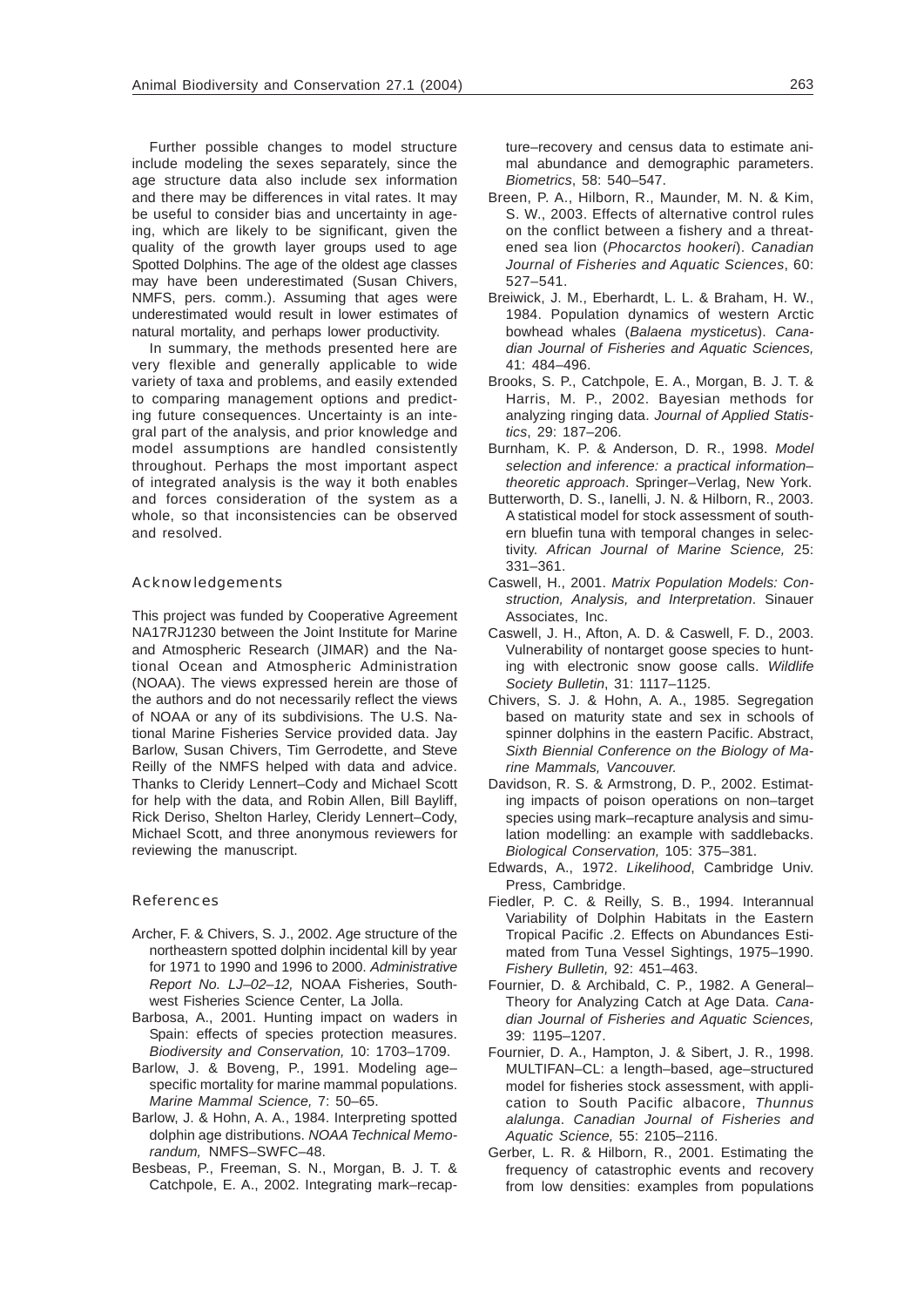of otariids. *Mammal Review,* 31: 131–150.

- Gerrodette, T., 1999. Preliminary estimates of 1998 abundance of four dolphin stocks in the eastern tropical Pacific. *Southwest Fisheries Science Center Administrative Report,* LJ–99–04.
- 2000. Preliminary estimates of 1999 abundance of four dolphin sticks in the eastern tropical Pacific. *Southwest Fisheries Science Center Administrative Report,* LJ–00–12.
- Gerrodette, T. & Forcada, J., 2002. Estimates of abundance of northeastern offshore spotted, coastal spotted, and eastern spinner dolphins in the eastern tropical Pacific Ocean. *Administrative Report No. LJ–02–06.* NOAA Fisheries, Southwest Fisheries Science Center, La Jolla.
- Geweke, J., 1992. Evaluating the accuracy of sampling–based approaches to calculating posterior moments. In *Bayesian Statistics 4:* 169– 193 (J. M. Bernardo, J. O. Berger, A. P. Dawid and A. F. M. Smith, Eds.). Oxford Univ. Press, Oxford.
- Greiwank, A. & Corliss, G., Eds., 1991. *Automatic Differentiation of Algorithms: Theory, Implementation and Application*. SIAM, Philadelphia.
- Hall, M. A., 1997. Dolphin and other bycatch in the eastern Pacific Ocean tuna purse seine fishery. In: *Fisheries Bycatch: Consequences and Management*: 35–38. Alaska Sea Grant College Program Report No. AK–SG–97–02, Univ. of Alaska, Fairbanks.
- 1998. An ecological view of the tuna–dolphin problem: impacts and trade–off. *Reviews in Fish Biology and Fisheries,* 8: 1–34.
- Hall, M. A., Alverson, D. L. & Metuzals, K. I., 2000. By–catch: problems and solutions. *Marine Pollution Bulletin,* 41: 204–219.
- Hampton, J. & Fournier, D. A., 2001. A spatially disaggregated, length–based, age–structured population model of yellowfin tuna (*Thunnus albacares*) in the western and central Pacific Ocean. *Marine and Freshwater Research,* 52: 937–963.
- Hastings, W. K., 1970. Monte Carlo sampling methods using Markov chains and their applications. *Biometrika*, 57: 97–109.
- Heidelberger, P. & Welch, P., 1983. Simulation run length control in the presence of an initial transient. *Operations Research,* 31: 1109–1144.
- Heppell, S. S., Caswell, H. & Crowder, L. B., 2000. Life histories and elasticity patterns: Perturbation analysis for species with minimal demographic data. *Ecology,* 81: 654–665.
- Hilborn, R. & Liermann, M., 1998. Standing on the shoulders of giants: learning from experience in fisheries. *Reviews in Fish Biology and Fisheries,* 8: 273–283.
- Hilborn, R. & Walters, C. J., 1992. *Quantitative Fisheries Stock Assessment: Choice Dynamics and Uncertainty*. Chapman and Hall, New York.
- Hoeting, J. A., Madigan, D., Raftery, A. E. & Volinsky, C. T., 1999. Bayesian model averaging. *Statistical Science,* 14: 382–417.
- Hohn, A. A. & Scott, M. D., 1983. Segregation by age

in schools of spotted dolphins in the eastern tropical Pacific. Abstract, *Fifth Biennial Conference on the Biology of Marine Mammals*, Boston.

- Inter–American Tropical Tuna Commission, 1994. Letter to Dr. Michael Tillman, Southwest Fisheries Science Centre Director, September 6, 1994.
- 2002. Annual Report of the Inter–American Tropical Tuna Commission: 2001. La Jolla, California.
- Joseph, J., 1994. The tuna–dolphin controversy in the eastern Pacific Ocean: biological, economic, and political impacts. *Ocean Development and International Law*, 25: 1–30.
- Kass, R. E. & Raftery, A. E., 1995. Bayes Factors. *Journal of the American Statistical Association*, 90: 773–795.
- Kasuya, T., Miyazaki, N. & Dawbin, W. H., 1974. Growth and reproduction of *Stenella attenuata* in the Pacific coast of Japan. *The Scientific Reports of the Whales Research Institute,* 26: 157–226.
- Lennert–Cody, C. E., Buckland, S. T. & Marques, F. F. C., 2001. Trends in dolphin abundance estimated from fisheries data: a cautionary note. *Journal of Cetacean Research and Management,* 3: 305–319.
- Link, W. A., Cam, E., Nichols, J. D. & Cooch, E. G., 2002. Of BUGS and birds: Markov Chain Monte Carlo for hierarchical modeling in wildlife research. *Journal of Wildlife Management,* 66: 277–291.
- Maunder M. N., 2001a. A general framework for integrating the standardization of catch–per–unit– of–effort into stock assessment models. *Canadian Journal of Fisheries and Aquatic Science*, 58: 795–803.
- 2001b. Integrated Tagging and Catch–at–Age ANalysis (ITCAAN). In: *Spatial Processes and Management of Fish Populations:* 123–146 (G. H. Kruse, N. Bez, A. Booth, M. W. Dorn, S. Hills, R. N. Lipcius, D. Pelletier, C. Roy, S. J. Smith & D. Witherell, Eds.). Alaska Sea Grant College Program Report No. AK–SG–01–02, Univ. of Alaska, Fairbanks.
- 2003. Paradigm shifts in fisheries stock assessment: from integrated analysis to Bayesian analysis and back again. *Natural Resource Modeling*, 16: 465–475.
- 2004. Population Viability Analysis, Based on Combining, Integrated, Bayesian, and Hierarchical Analyses. *Acta Oecologica,* 26: 85–94.
- Maunder, M. N. & Starr, P. J., 2001. Bayesian assessment of the SNA1 snapper (*Pagrus auratus*) stock on the north–east coast of New Zealand. *New Zealand Journal of Marine and Freshwater Research*, 35: 87–110.
- 2003. Fitting fisheries models to standardised CPUE abundance indices. *Fisheries Research,* 63: 43–50.
- Maunder, M. N., Starr, P. J. & Hilborn, R., 2000. A Bayesian analysis to estimate loss in squid catch due to the implementation of a sea lion population management plan. *Marine Mammal Science,* 16: 413–426.
- McAllister, M. & Kirchner, C., 2002. Accounting for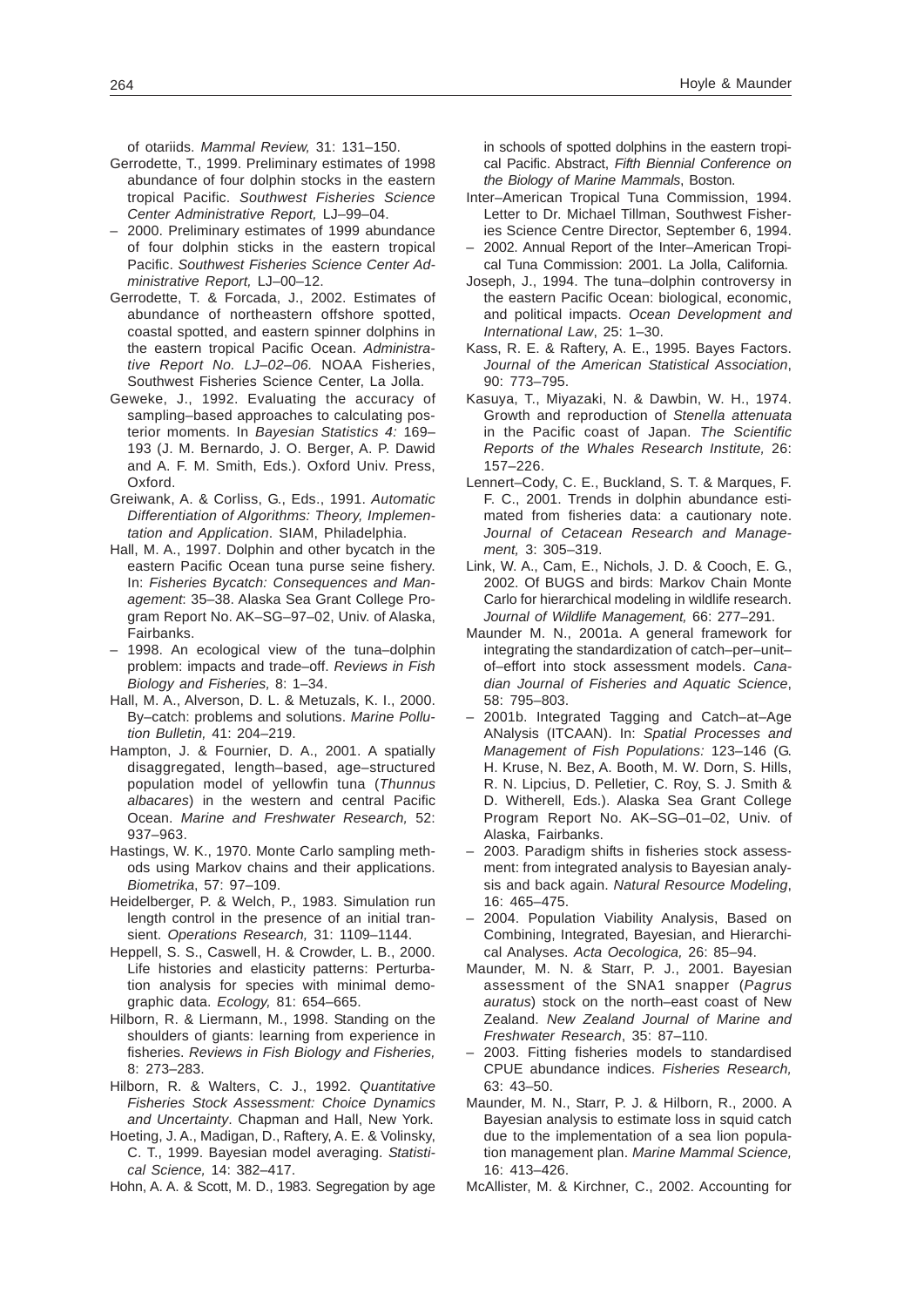structural uncertainty to facilitate precautionary fishery management: illustration with Namibian orange roughy. *Bulletin of Marine Science*, 70: 499–540.

- McAllister, M. K. & Kirkwood, G. P., 1998. Bayesian stock assessment and policy evaluation: a review and example application using the logistic model. *ICES Journal of Marine Science,* 55: 1031–1060.
- McAllister, M. K., Pikitch, E. K., Punt, A. E. & Hilborn, R., 1994. A Bayesian approach to stock assessment and harvest decisions using the sampling/importance resampling algorithm. *Canadian Journal of Fisheries and Aquatic Sciences,* 51: 2673–2687.
- Myazaki, N. & Nishiwaki, M., 1978. School structure of the striped dolphin off the Pacific coast of Japan. *Scientific Report of the Whale Research Institute*, 30: 65–115.
- Myrick, A. C., Hohn, A. A., Barlow, J. & Sloan, P. A., 1986. Reproductive–Biology of Female Spotted Dolphins, *Stenella–Attenuata*, from the Eastern Tropical Pacific. *Fishery Bulletin,* 84: 247–259.
- Myrick, A. C. Jr., Hohn, A. A., Sloan, P. A., Kimura, M. & Stanley, D. D., 1983. Estimating age of spotted and spinner dolphins (*Stenella attenuata* and *Stenella longirostris*) from teeth. *NOAA–Technical Memorandum–NMFS–SWFC–30*.
- National Research Council, 1992. *Dolphins and the Tuna Industry*. Committee on Reducing Porpoise Mortality from Tuna Fishing. National Academy Press, Washington, DC.
- Noon, B. R. & McKelvey, K. S., 1996. Management of the spotted owl: A case history in conservation biology. *Annual Review of Ecology and Systematics,* 27: 135–162.
- Perkins, P. C. & Edwards, E. F., 1999. Capture rate as a function of school size in pantropical spotted dolphins, *Stenella attenuata*, in the eastern tropical Pacific Ocean. *Fishery Bulletin,* 97: 542–554.
- Perrin, W. F., 1969. Color pattern of the eastern Pacific spotted porpoise *Stenella graffmani Lonnberg* (Cetacea, Delphinidae). *Zoological Journal, New York Zoological Society*, 54: 135–149.
- Perryman, W. L. & Lynn, M. S., 1994. Examination of stock and school structure of striped dolphins (*Stenella coeruleoalba*) in the eastern Pacific from aerial photogrammetry. *Fishery Bulletin*, 92: 122–131.
- Punt, A. E. & Hilborn, R., 1997. Fisheries stock assessment and decision analysis: the Bayesian approach. *Reviews in Fish Biology and Fisheries,* 7: 35–63.
- Punt, A. E. & Butterworth, D. S., 1999. On assessment of the Bering–Chukchi–Beaufort Seas stock of bowhead whales (*Balaena mysticetus*) using a Bayesian approach. *Journal of Cetacean Research and Management,* 1: 53–71.
- Raftery, A. E., Givens, G. H. & Zeh, J. H., 1995. Inference from a deterministic population dynamics model for bowhead whales. *Journal of the American Statistical Association*, 90: 402–416.
- Raftery, A. L. & Lewis, S., 1992. How many itera-

tions in the Gibbs sampler? In: *Bayesian Statistics 4:* 763–773 (J. M. Bernardo, J. O. Berger, A. P. Dawid and A. F. M. Smith, Eds.). Oxford Univ. Press, Oxford.

- Reilly, S. B. & Fiedler, P. C., 1994. Interannual Variability of Dolphin Habitats in the Eastern Tropical Pacific .1. Research Vessel Surveys, 1986–1990. *Fishery Bulletin,* 92: 434–450.
- Schnute, J. T. & Hilborn, R., 1993. Analysis of contradictory data sources in fish stock assessment. *Canadian Journal of Fisheries and Aquatic Sciences,* 50: 1916–1923.
- Siler, W., 1979. A competing–risk model for animal mortality. *Ecology*, 60: 750–757.
- Smith, B. J., 2001. *Baysian Output Analysis Program (BOA)* . Version 1.0.1 for Windows R. URL: [http://www.public-health.uiowa.edu/boa/](http://www.public-health.uiowa.edu/boa/boa_prog.html) [boa\\_prog.html](http://www.public-health.uiowa.edu/boa/boa_prog.html)
- Tanner, M. A., 1993. *Tools for statistical inference: methods for the exploration of posterior distributions and likelihood functions*. Springer–Verlag, New York.
- Taylor, B. L. & DeMaster, D. P., 1993. Implications of Nonlinear Density–Dependence. *Marine Mammal Science,* 9: 360–371.
- Taylor, B. L., Wade, P. R., DeMaster, D. P. & Barlow, J., 2000. Incorporating uncertainty into management models for marine mammals. *Conservation Biology,* 14: 1243–1252.
- Taylor, B., Wade, P. R., Stehn, R. & Cochrane, J., 1996. A Bayesian approach to classification criteria for spectacled eiders. *Ecological Applications,* 6: 1077–1089.
- Wade, P. R., 1993. Estimation of Historical Population–Size of the Eastern Spinner Dolphin (*Stenella–Longirostris–Orientalis*). *Fishery Bulletin,* 91: 775–787.
- 1994. Abundance and Population Dynamics of Two Eastern Pacific Dolphins, *Stenella attenuata* and *Stenella longirostris orientalis*. Ph. D. Thesis, Univ. of California, San Diego.
- 1995. Revised estimates of dolphin kill in the eastern tropical Pacific, 1959–1972. *Fishery Bulletin,* 93: 345–354.
- 1999. A comparison of statistical methods for fitting population models to data. In: *Marine mammal survey and assessment methods:* 249– 270 (A. A. Balkema, Ed.). Proceedings of the symposium on marine mammal survey and assessment methods, Seattle, Washington, U.S.A.
- 2002. A Bayesian stock assessment of the eastern Pacific gray whale using abundance and harvest data from 1967–1996. *Journal of cetacean research and management*, 4: 85–98.
- Wade, P. R. & Gerrodette, T., 1992. Estimates of dolphin abundance in the eastern tropical Pacific: Preliminary analysis of five years of data (IWC SC/43/SM–13). *Report of the International Whaling Commission,* 42: 533–539.
- 1993. Estimates of cetacean abundance and distribution in the eastern tropical Pacific. *Report of the International Whaling Commission,* 43: 477–493.